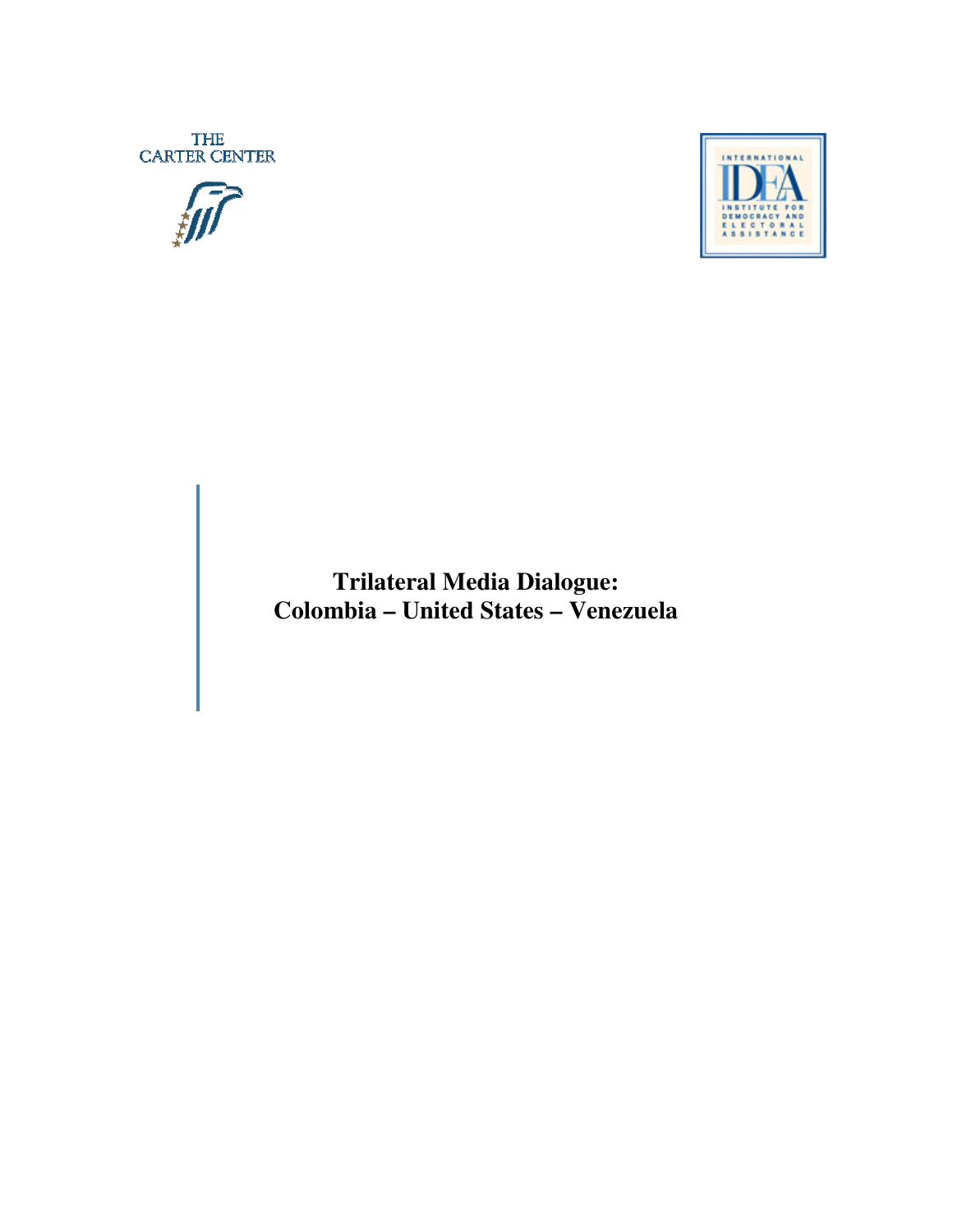# **Table of Contents**

| 2.   |                                                                             |
|------|-----------------------------------------------------------------------------|
| 2.1. | 'Triangulization' and 'de-triangulization' of Colombia - United States -    |
| 2.2. |                                                                             |
| 2.3. |                                                                             |
| 2.4. | Factors, constraints and dilemmas affecting the trilateral media coverage 6 |
| 2.5. |                                                                             |
| 3.   |                                                                             |
|      |                                                                             |
|      |                                                                             |
|      |                                                                             |
|      |                                                                             |
|      |                                                                             |
|      |                                                                             |
|      |                                                                             |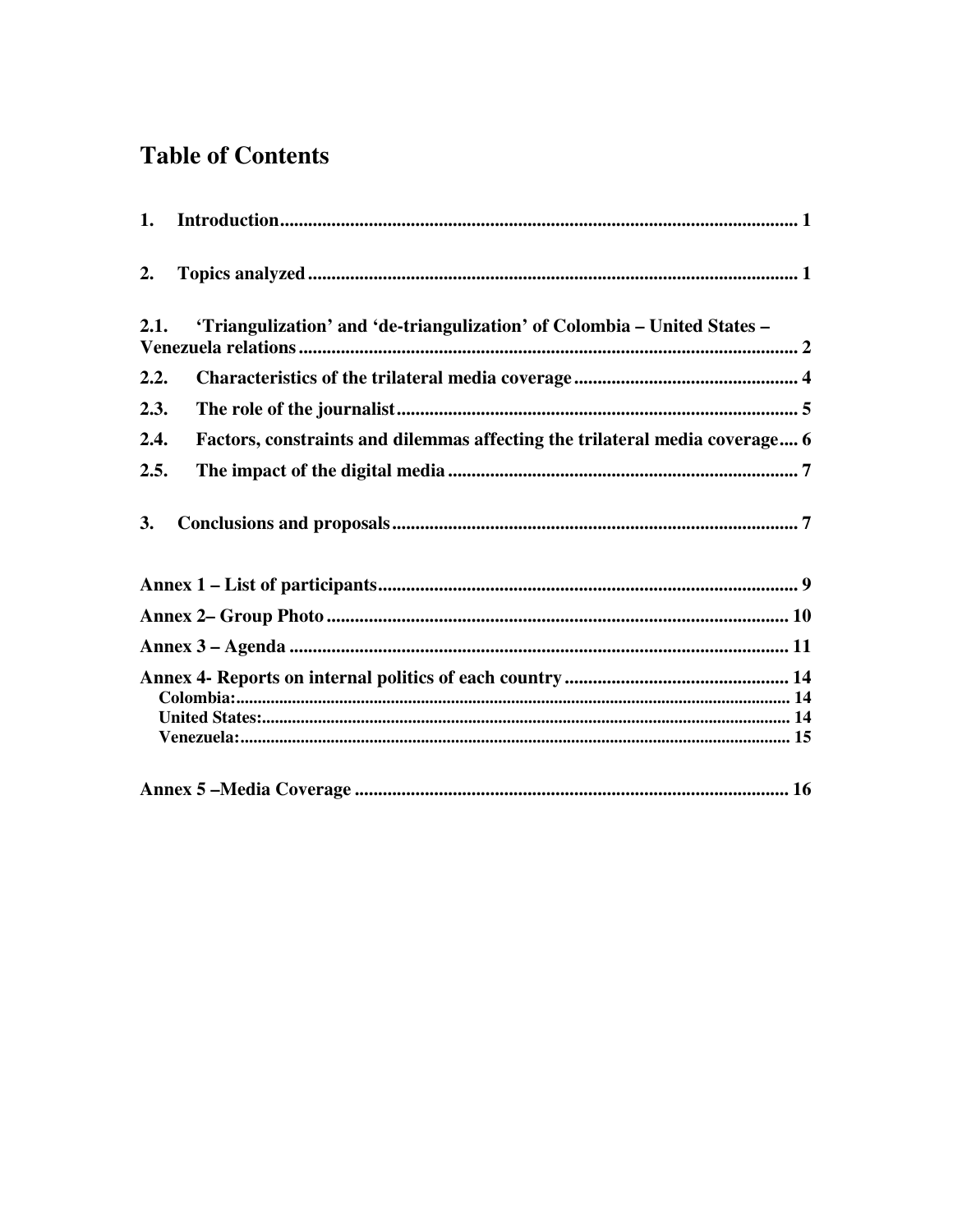## **1. Introduction**

The trilateral media dialogue between journalists, editors and newspaper directors from Colombia, the United States (U.S.) and Venezuela took place June 13-14, 2011 in Atlanta, Georgia. This encounter was the fourth in a series of meetings between Colombian and Venezuelan media professionals with the objective to promote both a deeper understanding of the role of the media in inter-country relations and a more balanced reporting on issues that cause tensions between the countries. The Colombian and Venezuelan journalists have held rich discussions that have focused on the political constraints and the strengths and deficits in the content of the reporting. This effort has accompanied the improvement in bilateral relations and seeks to support that improvement, which is viewed as still fragile and dependent on the personalities of the two leaders. Given the triangulation that has often affected the U.S.-Venezuela-Colombia relationship (e.g. the 2009 U.S. military base cooperation agreement) and the related media coverage, the group proposed to hold its fourth session with U.S. editors and journalists. The meeting series is a part of the Media Working Group, part of The Carter Center and International IDEA's U.S.-Andean Dialogue Forum, a group of influential citizens from Bolivia, Ecuador, Colombia, Venezuela, United States and Peru that work to improve relations between the six countries.

The meeting was designed to provide a space for prominent journalists, editors and directors to share information on the characteristics of the trilateral media coverage. In so doing, the organizers hoped to promote mutual understanding among the participating journalists and media professionals while contributing to the forging and deepening of personal relations and networks. The ultimate objective of the meeting was to promote a better understanding among participating journalists in order to contribute to an improved quality of information available to journalists on issues that cause tensions between countries.

# **2. Topics analyzed**

The meeting was opened by a presentation by three experts on foreign policy from Venezuela, Colombia and the U.S. The presentations focused on the "triangulation" of the relations between the three countries; how it was generated, how it is being changed and what risks exist that it could happen again. As part of this panel, one journalist from each country commented on the presentation, based on their own experience and expertise. Then the conversation was opened up for wide comments, discussion and analysis by all participants through a moderated conversation over dinner.

The second day focused on analyzing the characteristics of the trilateral media coverage and the factors, dilemmas and constraints that are affecting the media coverage. The findings from a content analysis of the press coverage of main issues on the bi-national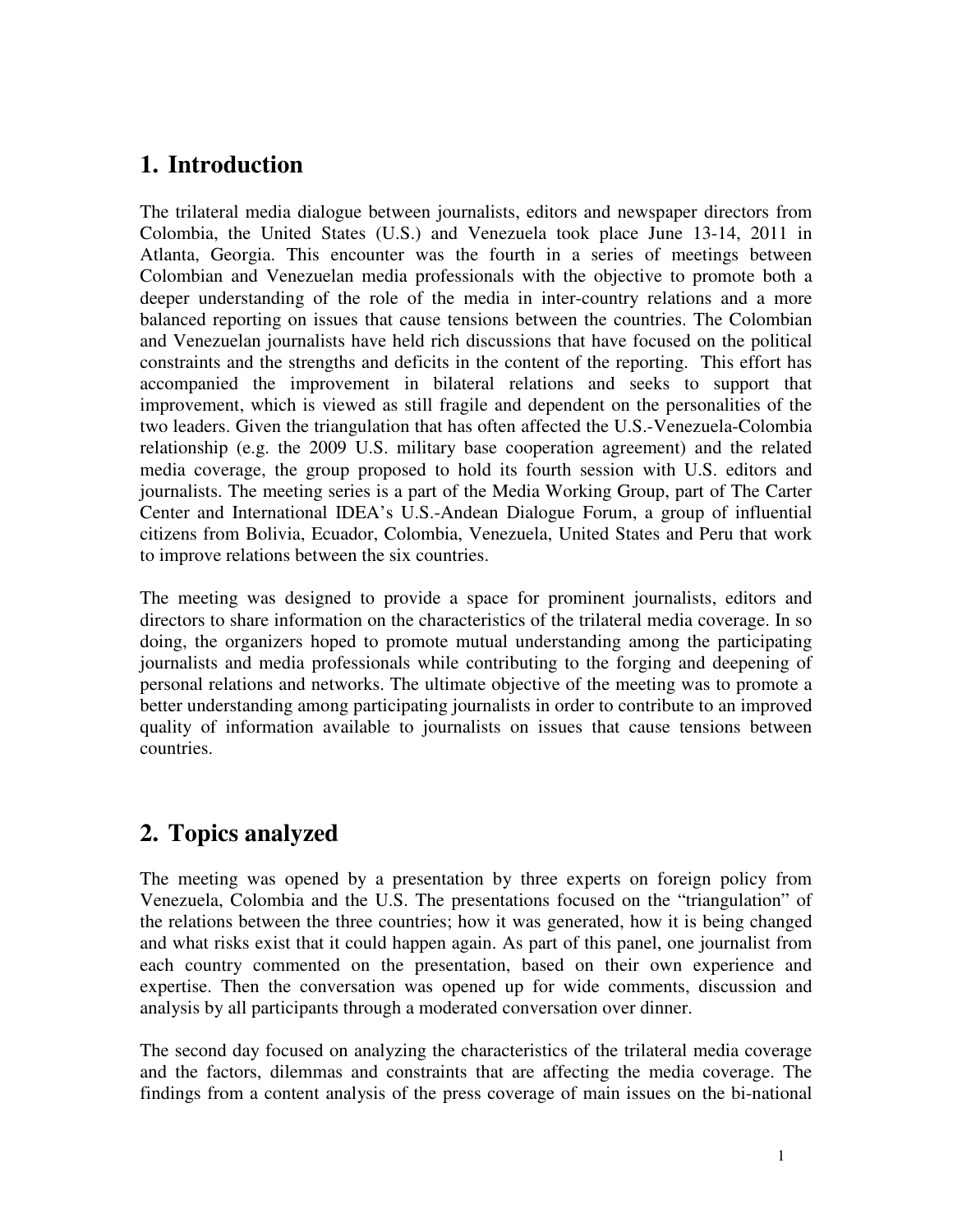agenda between Colombia and Venezuela, carried out by the Carter Center, were shared. The second day was also dedicated to jointly examining approaches to promote that the trilateral media coverage contributed to an informed citizenry rather than detract with politicized reporting.

### **2.1. 'Triangulization' and 'de-triangulization' of Colombia – United States – Venezuela relations**

The panelists who spoke on the relationship between Colombia, Venezuela, and the United States characterized it as a triangular relationship; the actions taken by one country or between two countries has an effect on policies and relationships held by the third. As the three panelists outlined in their presentations on the subject, this triangular relationship started to appear in 1999, when U.S. policies such as Plan Colombia and the election of President Hugo Chávez in Venezuela dramatically changed international relations between the three countries. The polemic differences between the Venezuelan and the U.S. government strained bilateral relations, while U.S. anti-narcotic, and later anti-terrorist, policies strengthened ties between Colombia and the U.S.

The tensions between Venezuela and the United States result directly from their differing views on democracy and global power. Ever since the end of World War II, the United States has sought to accumulate and exert its power in the global realm. Chávez challenges this unipolarity, actively seeking alliances to create a multi-polar global power structure. As the panelists pointed out in their presentations, Colombia faces the dilemma of either aligning itself with U.S. interests, or with the interests of other South American countries, such as Venezuela, Bolivia, and Ecuador. As a result, their foreign policy decisions have contrary effects on their bilateral relations with the United States and Venezuela, respectively. An alignment with U.S. interests tend to negatively affect the country's relationship with Venezuela while strengthening the one it has with the United States, and vice versa.

Colombian presidents Pastrana (1998-2002) and Uribe (2002-2010) aligned themselves strongly with the United States. The internal problems generated by the illegal drug trade and guerrilla violence aligned symmetrically with American anti-narcotic and antiterrorism priorities and international policies. Upon president Chávez' declaration of neutrality on the issue of the internal armed conflict in Colombia and in the wake of the terrorist attacks on the U.S. in September 11, 2001, President Uribe capitalized on the U.S.'s security interests, placing its problems with the FARC and drug production within anti-terrorist and anti-narcotic frames. In conjunction with Plan Colombia, started in 1999 as an attempt to decrease illegal drug production in Colombia (the principal producer of narcotics), Colombia became a recipient of significant U.S. funds. In 2004, Colombia was the primary recipient of anti-terrorist operatives and the third largest recipient of military aid from the U.S in the world. This alliance can be seen further in Colombia's support of the invasion of Iraq and President George W. Bush's other foreign policies.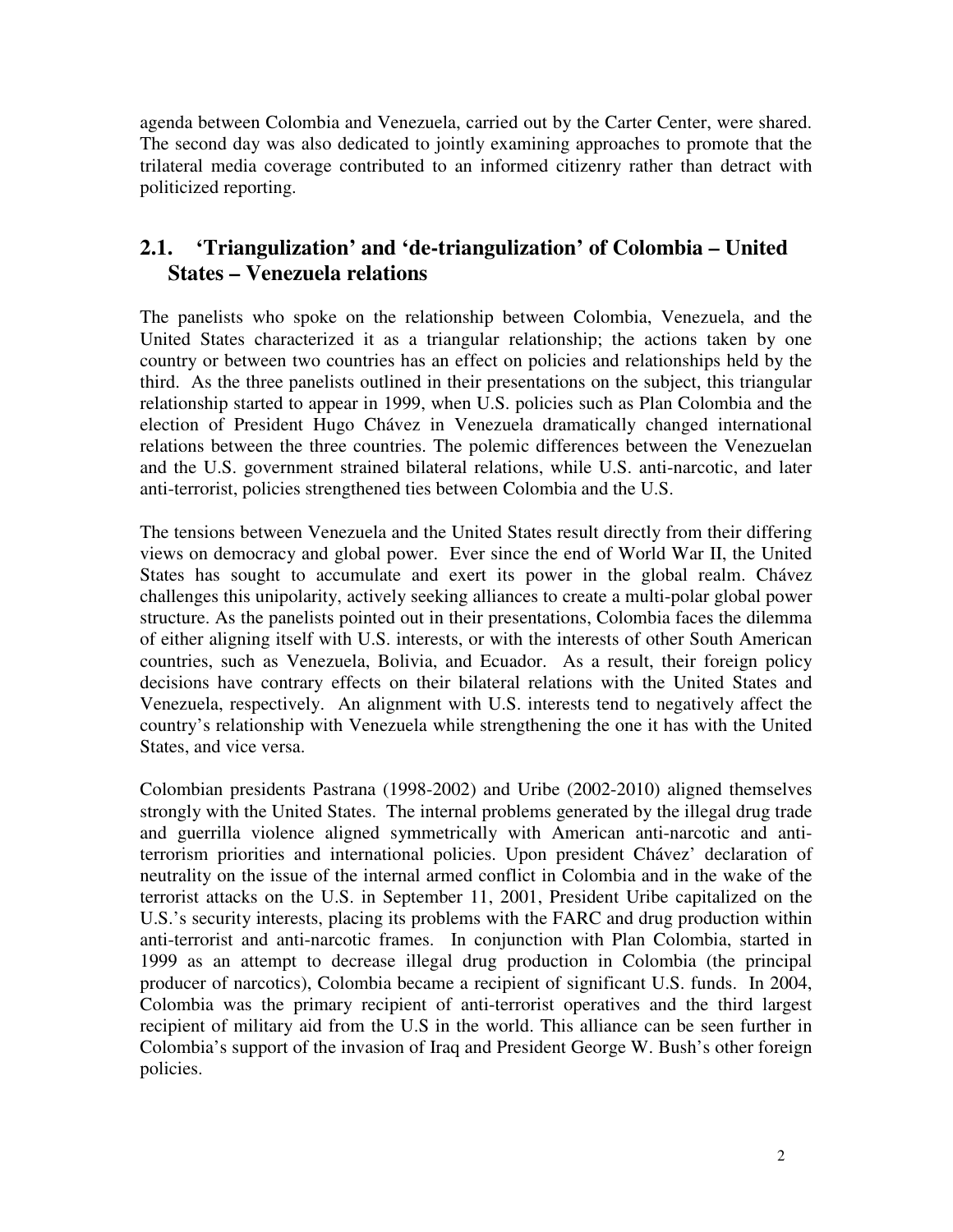According to one of the panelists, this triangular relationship between the countries began when U.S. involvement in the area started to be seen as a national threat by Venezuela. Each initiative that tied Colombia closer to the U.S. increased tensions between Venezuela and both countries. Chávez views Plan Colombia and anti-terrorist foreign aid from the U.S. as an excuse for military build-up in the region by Washington and for a future invasion of Venezuela. From the White House's perspective, Venezuela's alliances with Iran, Cuba, and other countries judged 'unfriendly' to the U.S. are perceived to represent a threat to U.S. national security and Venezuela's oppositional stance on U.S. interventionism affects the possibilities of military and political coordination between the two powers on global issues such as the drug trade.

While the panelists agreed on the bilateral frictions that exist between Colombia and Venezuela, the perceived origin of tensions differed between participants. While the three panelists noted the political polarization between Venezuela and the U.S. as the main source of tensions between Colombia and Venezuela, one commentator argued that the original schism between these two Latin American countries was to be found in Uribe's new, aggressive approach to combating the FARC and Chávez simultaneous neutrality in the matter. While this difference clearly facilitated the U.S.-Colombia alliance, it also created a link between Chávez and the FARC, which reflected poorly upon the Venezuelan president in the eyes of Colombians, contributing further to the tensions between the two countries.

Additionally, the panelists acknowledged that this triangular relationship could potentially lead to a diplomatic renaissance between the United States and Venezuela. Multiple participants imagined instances where the relationship each of these countries has with Colombia could indirectly improve relations between the U.S. and Venezuela. Additionally, a couple of participants pointed out the complexities of the triangulation between the three countries by highlighting that a multitude of internal and external factors affect the trilateral relationship. These complexities make it hard to predict how the relationship will develop or how to ameliorate its frictions. One participant noted that the election of Santos in Colombia has initiated a new phase to this relationship since he has actively tried to mend Colombia's relationship with Venezuela and in turn distance itself slightly from the U.S. international agenda.

Ultimately, the commentators questioned the journalist's role in creating, maintaining, or weakening this triangulation. While one noted that a lack of serious investigation and contextualization in the media has led to a general polarization in its reports on international events, another participant developed this idea further, questioning the journalist's responsibility in reporting on international affairs. While maintaining that it was not the press' responsibility to actively mediate international affairs, he elucidated the difficulties associated with providing objective coverage. Due to economic demands, it is tempting to report 'the sensational aspects' and the negative simply because it attracts greater interest than positive stories. He stressed the need to contextualize these sensational stories in order to provide reader access to both sides of the issue.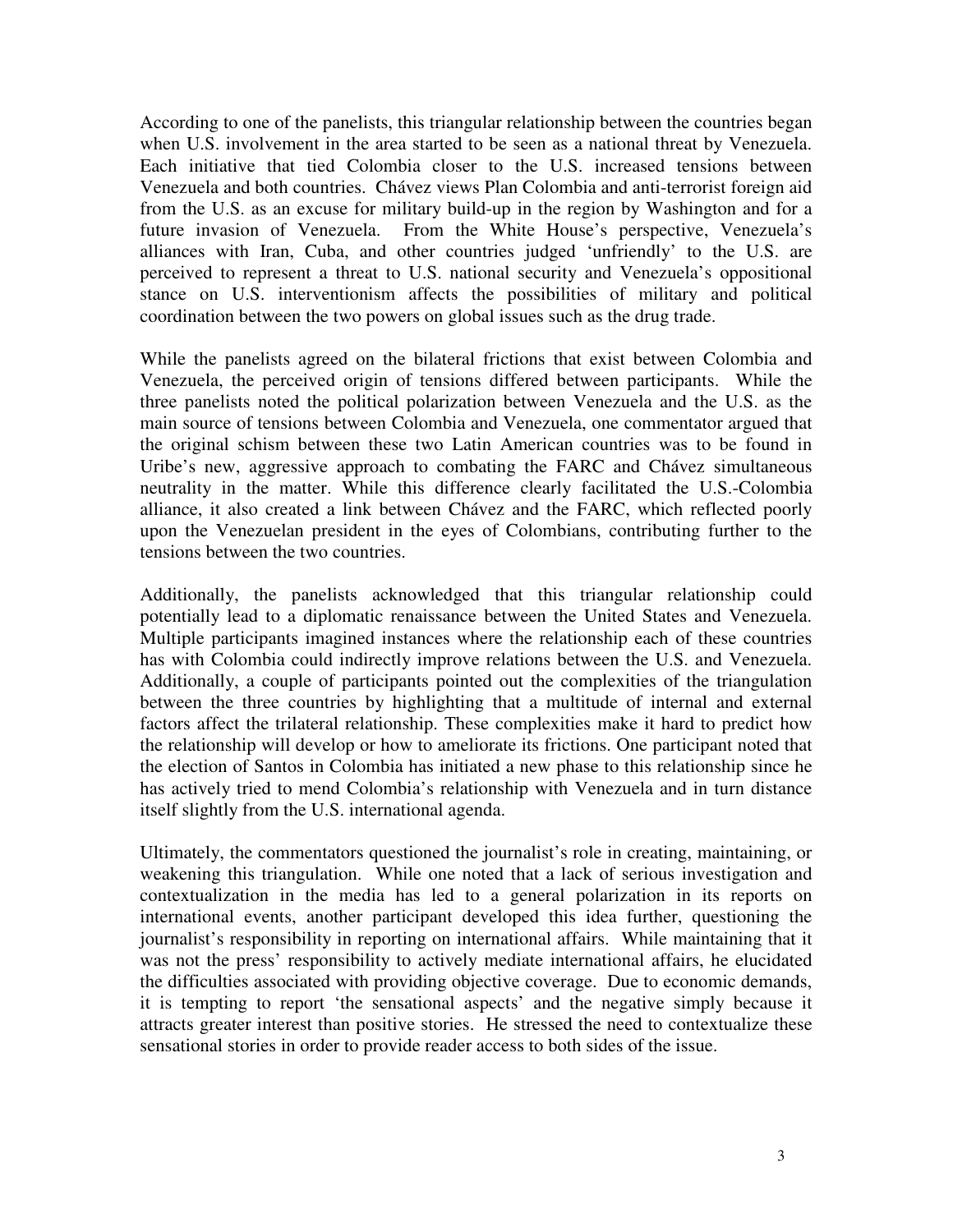#### **2.2. Characteristics of the trilateral media coverage**

In this section of the meeting, the participants analyzed how the U.S. press portrays Colombia and Venezuela and how the U.S. is discussed in Colombian and Venezuelan newspapers. All participants recognized serious shortcomings in the way that each national media outlets cover international affairs between these countries. For instance, the participants discussed ways in which the stance taken by the national government on issues tends to have a great effect on the way the media in the country reports on current events.

The journalists from the three countries are all facing a declining public interest when it comes to international news. In Colombia, there is very little news on the United States, Venezuela, or any other country for that matter. This lack of interest, along with harder financial times for newspapers, has led to the revoking of on-site correspondents in Colombia and Venezuela for U.S. media. Reports that fill the pages of newspapers come from larger international news agencies, such as Associated Press and Reuters, and lack the sophisticated knowledge of the areas on which they are commenting to write unbiased stories – there is a fundamental lack of decent contextualization in each of the three countries' media. These large news corporations hold a monopoly of the information on international events that audiences read and society's access to varied and detailed reporting on international news events is curtailed by this monopoly on information. Furthermore, U.S. international interests are focused on the Middle East and North Africa - areas of conflict and upheaval - and as a result, Latin America receives less and less coverage in the U.S. media.

Many Venezuelan participants identified that their country's media as polemic and polarized. For example, media outlets aligned with or against the government will cover events related to the U.S. differently. As a result, the same story is told from opposed, yet often equally biased, positions. This divide in media reflects the ideological divide among Venezuelan citizens, and the participants pointed to its unfortunate side effects as it prevents the dissemination of more neutral and unbiased information.

Similarly, many participants noted that the U.S. media often seem to report on issues that reflect the political position of Washington in terms of their international relationships with each country. Colombia receives less and less coverage in daily U.S. newspapers. Venezuela, on the other hand, appears frequently in the American media, but the topics covered range from reports on negative events in the country to criticisms of political reforms that Chávez has enacted. As one participant noted, the posture of the national government of each country is an inevitable and powerful input into the work that journalists produce. Additionally, two other participants noted the necessity to cater to the audience that actually buys the paper. These audiences select for a range of articles that interest them – and this is where much of the bias originates. In order to maximize profits, newspapers have to cater the information they include within their pages to what their consumers would like to read about. Due to the poor economic situation and the rising access to information through technology, print newspapers are even more constrained by their audiences' interests.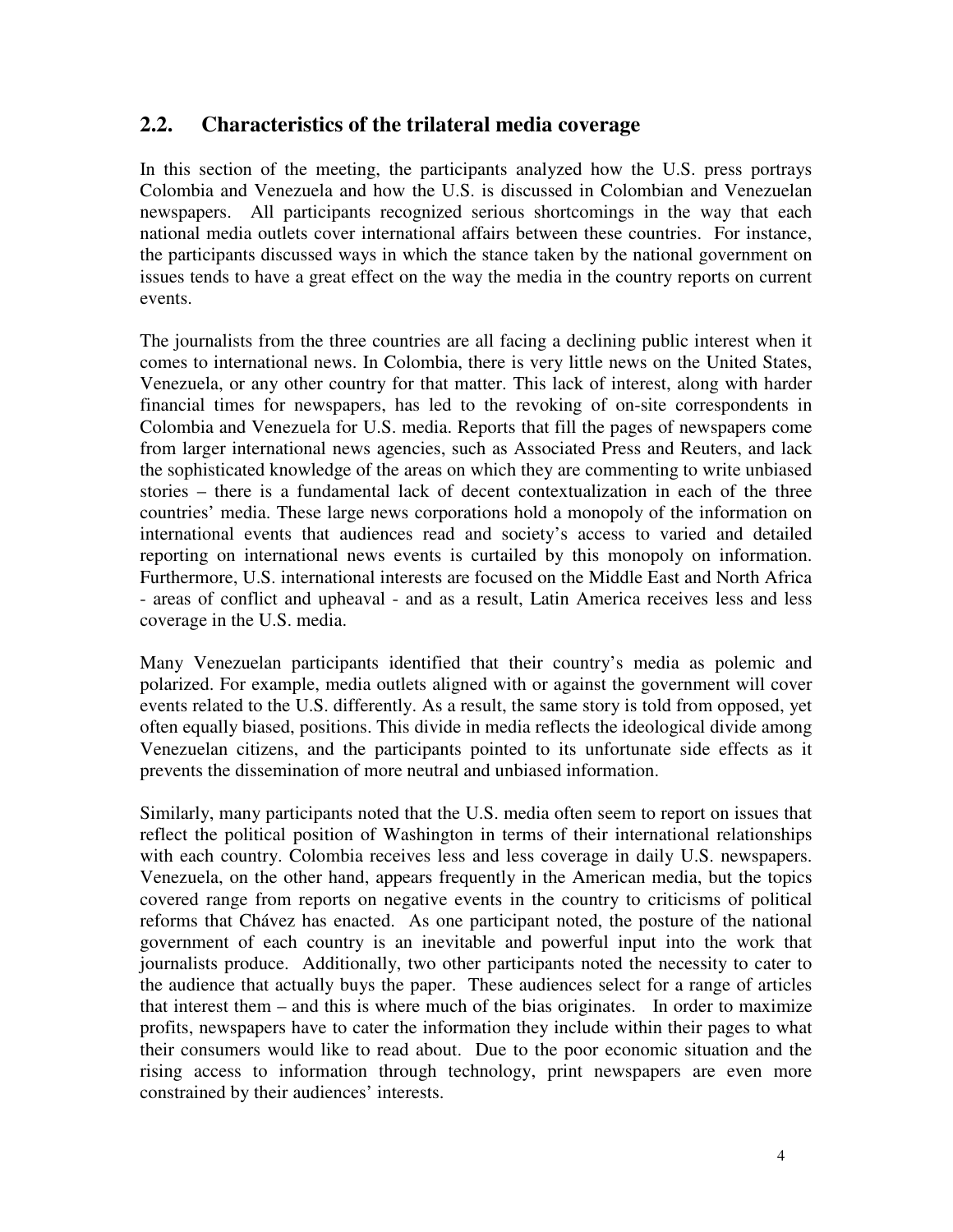Another main factor in each country's representation in international media was the role that its leader played in characterizing the entire nation. Uribe, Bush, Chávez, Santos, and Obama are all charismatic leaders whose actions and opinions become synonymous with the nation they represent in the other country's media. This perception is misleading. One participant articulated this, adding that it limits the ability of a story to be informative. It ignores large sections of the population, and the diversity and richness of the countries.

Overall, the bias we see in the media of each country is the result of multiple factors: the external forces of the economy, shifting public interests, insufficient contextualization of the issues in the media, and inadequate investigation. While some of these forces are unavoidable, there are also clear factors that journalists can actively counteract.

### **2.3. The role of the journalist**

The participants agreed that the basic role of the journalists is to inform the population. As such, journalists and the media contribute to the shaping of perceptions of the reality of the other country through their reporting. Therefore, a Colombian participant believes that a journalist should write reports with the consciousness of how their words affect the audience that reads them. When referring to the trilateral relations of Venezuela and Colombia, the participant believes that journalists should take into consideration how the information can affect the trilateral relations and the population overall before writing a news article. In contrast, other participants strongly support the idea that a journalist should always inform, regardless of the impact that the information has. One journalist supports the argument that the mission of a journalist is not to reduce "messiness" of the information but to simply inform.

According to the participants, the role of the journalist has to be balanced between the informative role innate to the profession with the diplomatic implications that such information might potentially have. As an example, a Venezuelan participant claims that certain parts of the Venezuelan media has tended to fill the vacuum left by the lack of an organized opposition. For another participant, it is impossible for journalists not to have an effect, negative or positive, with the news coverage, since there are always ethical consequences.

Each of the participants saw their role in different lights. Some focused on the need to sell papers, satisfy their editors or owners, or otherwise conform to the multiple forces that affect what gets printed in their magazine or newspaper. Others considered that journalists have the fundamental duty journalists to understand and appreciate the impact their reports will have on their audience and consciously tailor their work accordingly. It is clear that the discussion encapsulated the struggle that a journalist has between the ideal – to inform in an objective manner – and the practical – the exogenous factors that control the demand for certain stories and the competition that elicits exaggeration and bias. While everyone agreed that media coverage has a direct or indirect impact on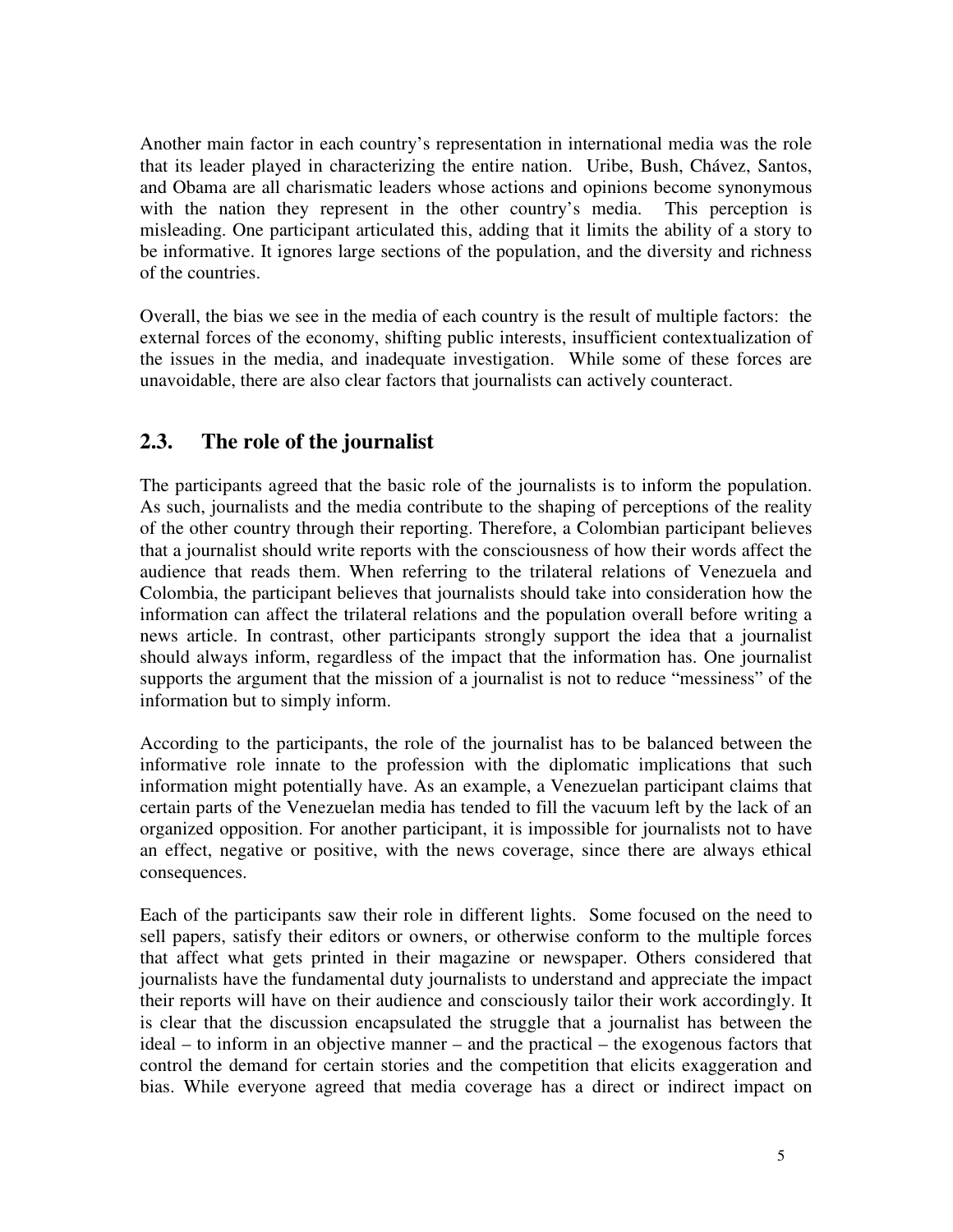relations, disagreements abounded as to what role journalists played and should play in this situation.

## **2.4. Factors, constraints and dilemmas affecting the trilateral media coverage**

The participants concluded that there are two types of constraints that limit and affect journalists and the media when covering the other countries: structural and non-structural. The structural impediments refer to those that the journalisto have no control over while the non-structural refer to those factors that journalists can influence.

For structural impediments, the participants identified some factors such as economical, the limitation on the number of pages that a newspaper has, etc. The economical and financial situation that newspapers are facing today limits the coverage of events in other countries since there is no money to have correspondents abroad. Due to the limited resources that the media has, the number of correspondents has decreased proportionally. This has greatly limited the ability to cover events abroad. A participant explained that editors are sometimes limited between choosing between sending a staff person abroad to cover an event or to allocate that resource for the coverage of 10-15 events that occurred within the country. Thus, the coverage of international affairs in national media outlets tends to be limited.

This is also connected to the fact that the news industry is ultimately a business, as one participant highlighted during the meeting, and is therefore concerned about selling newspapers and their ratings. In the U.S. case, since the attention on Latin American affairs has decreased in comparison to other regions of the world, it becomes difficult to assign resources to cover Latin America.

Also, there is the physical limitation of the number of pages that a newspaper has, as a participant highlighted. In the case of Colombia, decisions such as covering the internal Colombian conflict and the daily news leave the international section to be sacrificed for the sake of actual printing space. It presents a dilemma of what news is covered and printed, bending to fit the interests of their readers. This limits the amount of coverage that other countries get. The participants agreed that domestic news normally takes precedent over any international news coverage.

In addition, the discussion turned on what determines the informative agenda. There were two trends that indicated that the agenda could be set by the 'bottom up,' meaning what the readers want, or the 'top down,' referring to what the editors and owners of media outlets want. According to a Colombian journalist, if it is set by local interest, the media generally prints local stories and coverage becomes almost completely "provincial". If it is instead based upon the 'top down' structure, the possibility is raised that media organizations as economic enterprises may negatively influence the characteristics of journalistic coverage. For example, risks are that a privately own newspaper will give more importance to certain news that they have a direct relation to, rather than equally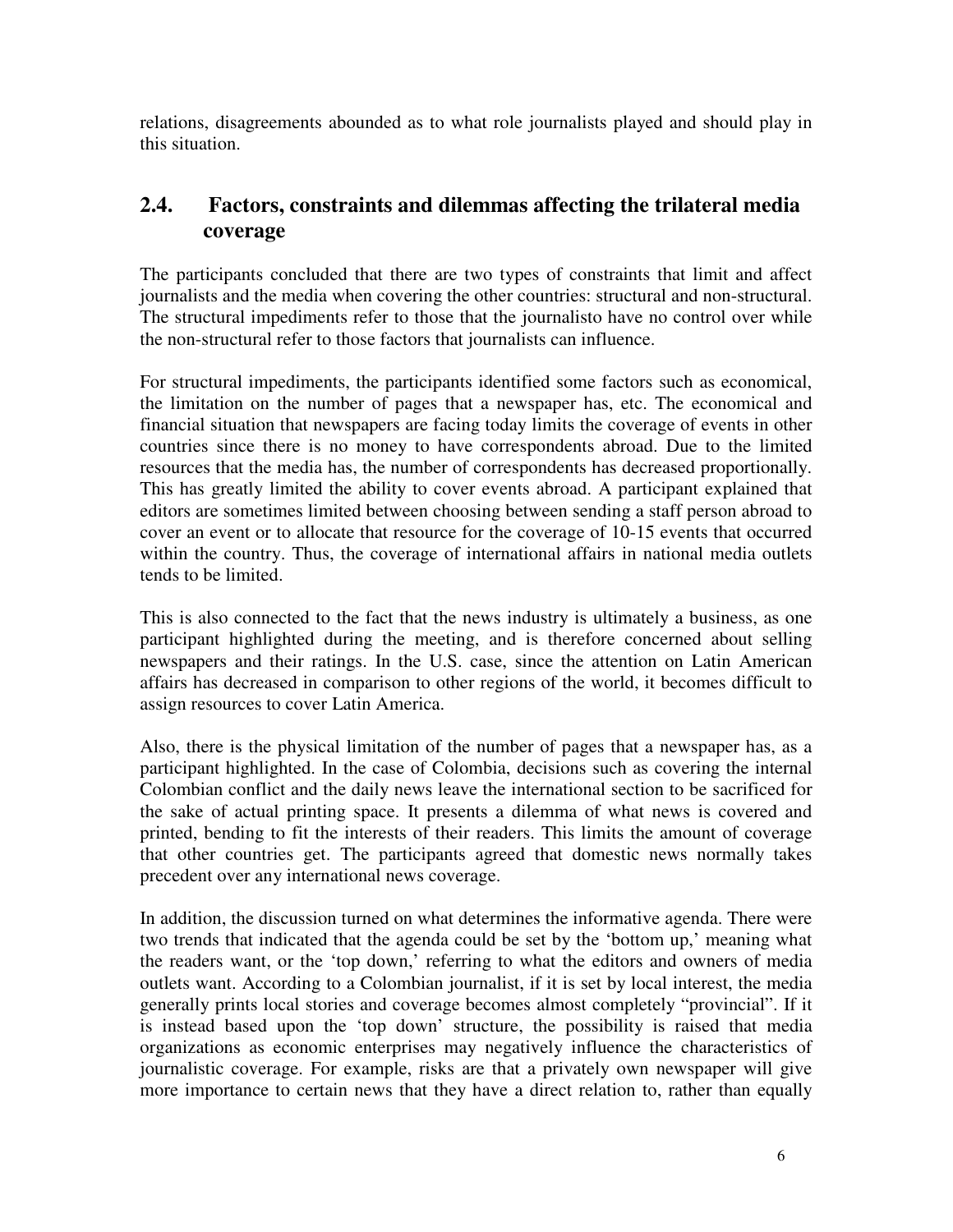covering all pieces of news. An example was given related to the Peruvian newspaper El Comercio and its coverage to the newly elected President Ollanta Humala. The newspaper started to give a negative spin to the coverage of Humala after the candidate declared that he wanted to create competition to the airline LAN. The owners of the Peruvian newspaper have economic ties with LAN airlines and its coverage was impacted by that economic interest. Also, one participant illustrated self-censorship as an example of the pressure from the 'top-down.' Many j0ournalists self-censor when searching for news since they will not do research or try to pitch an idea when they are aware that such an idea runs a high risk of being shot down by the editor. For a variety of reasons, a journalist will not force an editor too frequently into the uncomfortable position of saying 'no' to a story.

### **2.5. The impact of the digital media**

The participants analyzed the impact that the internet and social networks have on the media. They agreed that it implies a loss of editorial control over the information since there it has not passed through any type of verification or quality control. With the rise of the internet and other social networks, the news coverage has been affected in different ways, both positive and negative. For instance, the increase of bloggers that cover news can be a danger since they are not well trained and therefore might exacerbate bi-national tensions or reinforce simplified and stereotyped information. On the other hand, bloggers can actually help inform what is happening in certain parts of countries or the world where there is a lack of access, such as border areas or closed countries such as Cuba.

Additionally, the internet, and other modes of news transmission, has greatly reduced the demand for newspapers and magazines. This is an important side-effect because it places print media in dire economic conditions, making it harder not to amplify stories and cater to popular interest in order to sell papers and remain afloat.

There was not a consensus between the participants with regards to the effect that the internet has on the news coverage. For one participant, the internet does not have an impact on newspapers since it does not affect the interest of its readers regarding other countries. It just creates wider access to information at the hands of the citizens. In contrast, another participant believes that the internet is potentially dangerous since it creates low-standard information as well as limits journalists to be more concerned about audiences rather than informing about news.

# **3. Conclusions and proposals**

In the evaluations, participants highlighted the importance of strengthening mutual understanding in order to achieve quality journalistic coverage, considering that the discussions held in that regard were useful and informative. Some of the participants noted that the discussions served to acknowledge the different existing perspectives on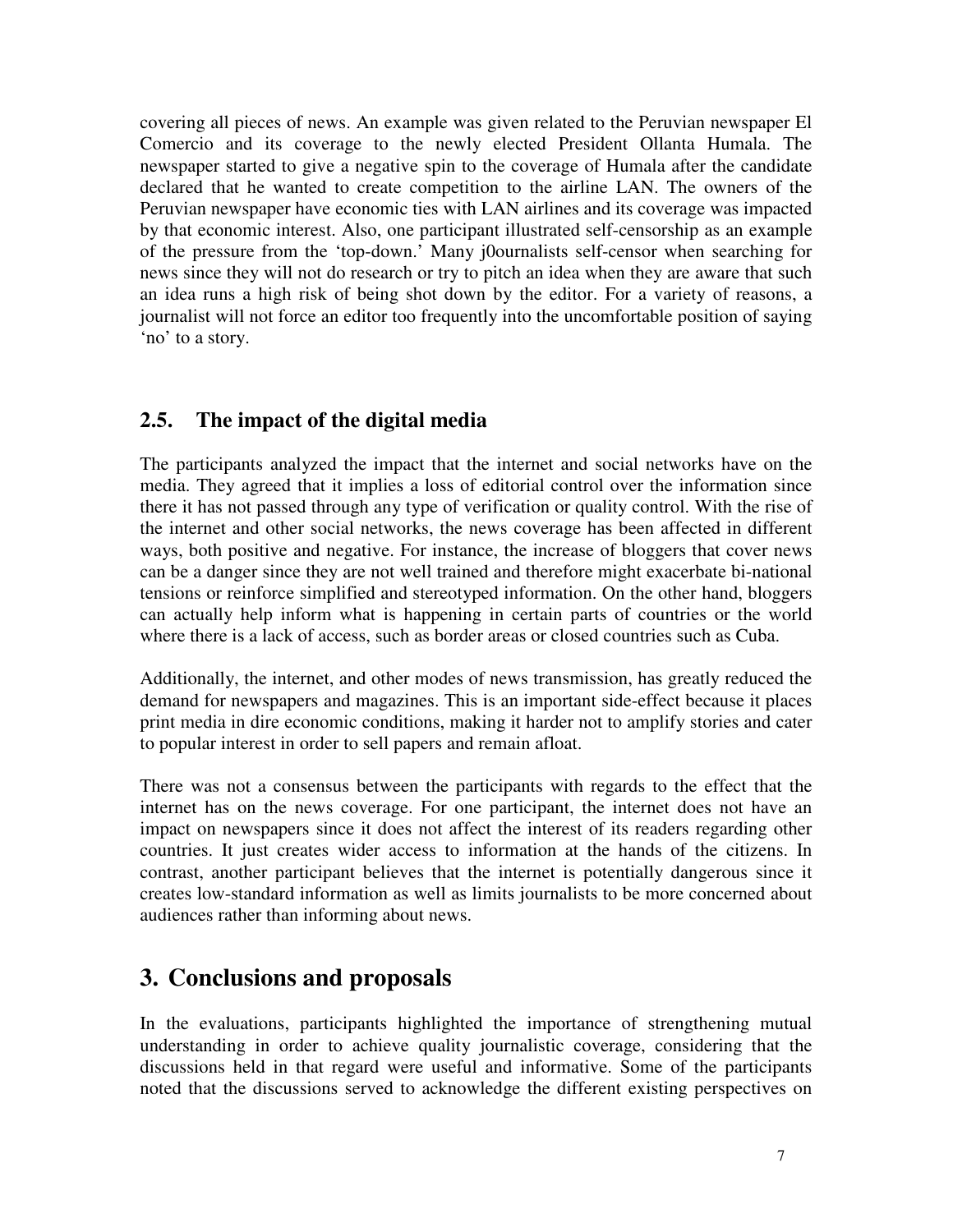the characteristics of the news coverage. As a result of these sessions, the participants proposed paying greater attention to avoid biases and stereotypes in order to produce more balanced reports. The possibility of establishing new contacts with journalists in other countries was also considered particularly rewarding. Some of the evaluations highlighted the need to continue with this type of dialogue to produce genuine change in journalistic coverage of the relations among countries in the hemisphere.

The participants discussed possible actions that can be taken to improve the quality of news coverage and to deepen mutual knowledge and understanding of each others' countries. They concluded that the lack of knowledge that exists between the participants about each other's countries contributes to poor reporting and complicates the contextualization of stories in the media. One participant proposed the creation of a mechanism to promote bilateral and trilateral dialogues, much like the Media Dialogue meetings, to continue improving mutual understanding. Another participant also supported this idea, agreeing that journalists from different countries should work together and publish news stories in their respective countries' media outlets that aim to foster mutual understanding.

The participants also proposed diminishing and/or contextualizing microphone diplomacy in the news. One participant introduced this proposal, suggesting that the media should actively try to diffuse political situations by contextualizing scandals and statements that are inflammatory. Another participant suggested assuming a "more active role" in the unfolding of information in newspapers. Whether the title is big or small, whether it appears on the front page, whether or not to publish a story, etc constitutes a factor equally subject to bias. Upon making these kinds of decisions, the editors and journalists must anticipate the possible consequences of the article and impose their own criteria with respect to the content which the public considers important. While several participants agreed, many of the participants debated the duty that the media has and the role it plays in international relations. Those that disagreed with the proposal believed that the journalist's role was to cover all stories, regardless of the impact that this information can have in the international realm.

The debate related back to the discussion the participants had throughout the Atlanta meeting about the role and responsibilities of the journalist. In the face of the structural and non-structural obstacles that journalists face, the participants agreed that contextualizing potentially inflammatory news stories is the most concrete and viable way that journalists can promote a more balanced media coverage on issues that cause tensions between the countries.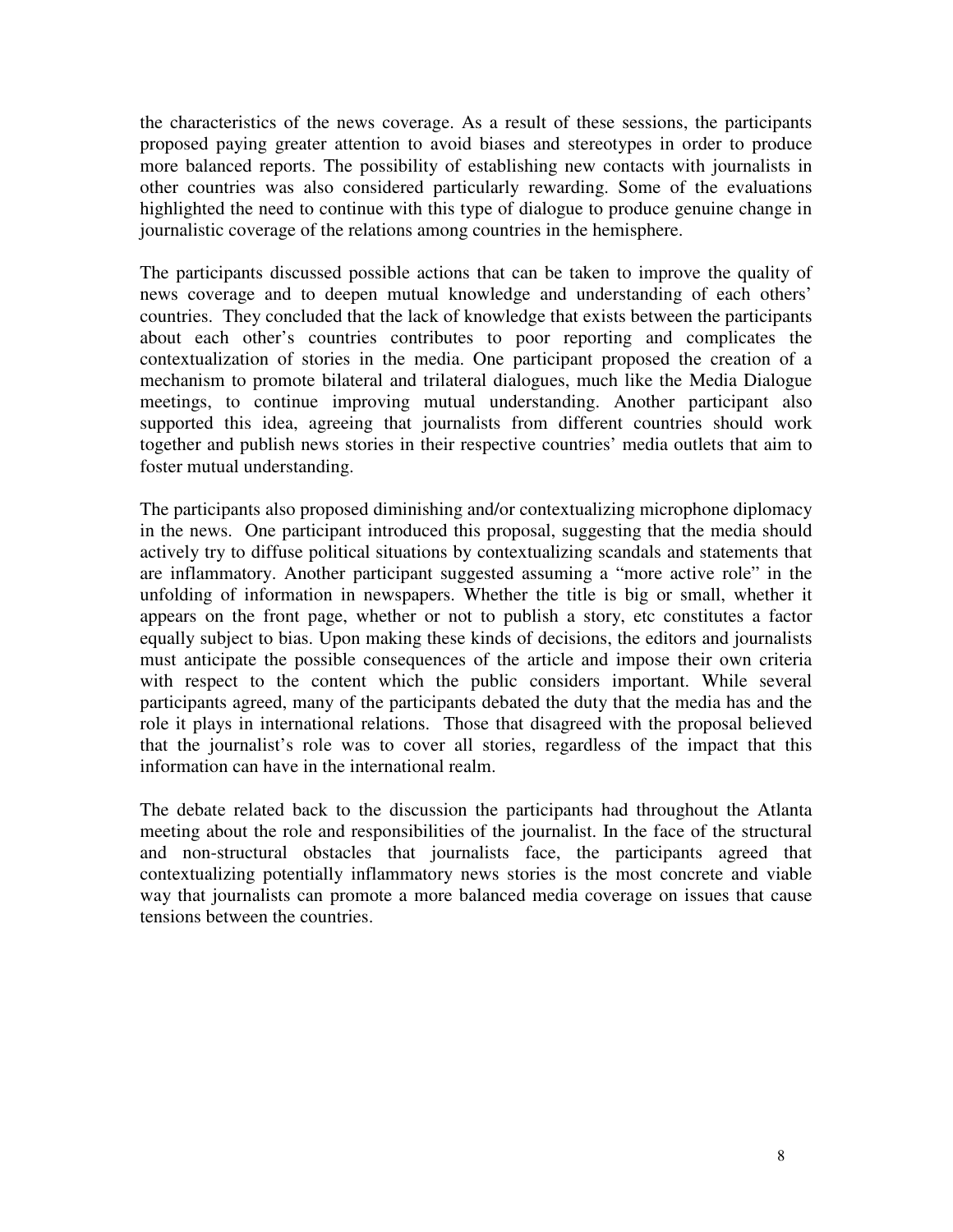# **Annex 1 – List of participants**

| Ricardo Ávila         | Director, <i>Portafolio</i> magazine (Colombia)                                                                         |  |
|-----------------------|-------------------------------------------------------------------------------------------------------------------------|--|
| Elsy Barroeta         | News Editor, Globovisión (Venezuela)                                                                                    |  |
| Alejandro Botía       | Editor in Chief, TalCual (Venezuela)                                                                                    |  |
| Antonio Maria Delgado | Columnist for the newspaper El Nuevo Herald (United States)                                                             |  |
| Phil Gunson           | Freelance Journalist for The Economist and The Miami Herald                                                             |  |
|                       | (United States)                                                                                                         |  |
| Francisco Miranda     | Opinion editor of <i>El Tiempo</i> (Colombia)                                                                           |  |
| <b>Martin Pacheco</b> | Union Radio (Venezuela)                                                                                                 |  |
| Nelson Fredy Padilla  | Sunday Editor of <i>El Espectador</i> (Colombia)                                                                        |  |
| Christian Parenti     | Contributing Editor of The Nation (United States)                                                                       |  |
| Socorro Ramírez       | Retired Professor, National University of Colombia (Colombia)                                                           |  |
| Eleazar Diaz Rangel   | Director of <i>Ultimas Noticias</i> (Venezuela)                                                                         |  |
| Javier Darío Restrepo | Professor at la Fundación Nuevo Periodismo Iberoamericano                                                               |  |
|                       | (Colombia)                                                                                                              |  |
| <b>Todd Robberson</b> | Columnist for The Dallas Morning News (United States)                                                                   |  |
| Carlos Romero         | Professor of Political Science, Universidad Central de Venezuela                                                        |  |
|                       | (Venezuela)                                                                                                             |  |
| Rafael Romo           | Senior Latin American Affairs Editor, CNN Worldwide (United                                                             |  |
|                       | States)                                                                                                                 |  |
| Luz María Sierra      | Editor of La Semana (Colombia)                                                                                          |  |
| Maryclen Stelling     | Coordinator of the Venezuelan Chapter of Global Media Watch                                                             |  |
|                       | (Venezuela)                                                                                                             |  |
| Vladimir Villegas     | Columnist for <i>El Nacional</i> ; Host of political programs for the<br>radio channel Circuito Union Radio (Venezuela) |  |

#### **Trilateral Media Dialogue: Colombia- United States- Venezuela**

#### Carter Center and IDEA International

| Program Associate, Americas Program, The Carter Center      |
|-------------------------------------------------------------|
| Director, Americas Program, The Carter Center; Professor in |
| Political Science of Georgia State University               |
| Senior Political Advisor, Andean Region Program; Head of    |
| Mission, Peru, International IDEA                           |
| Representative in Venezuela, The Carter Center              |
|                                                             |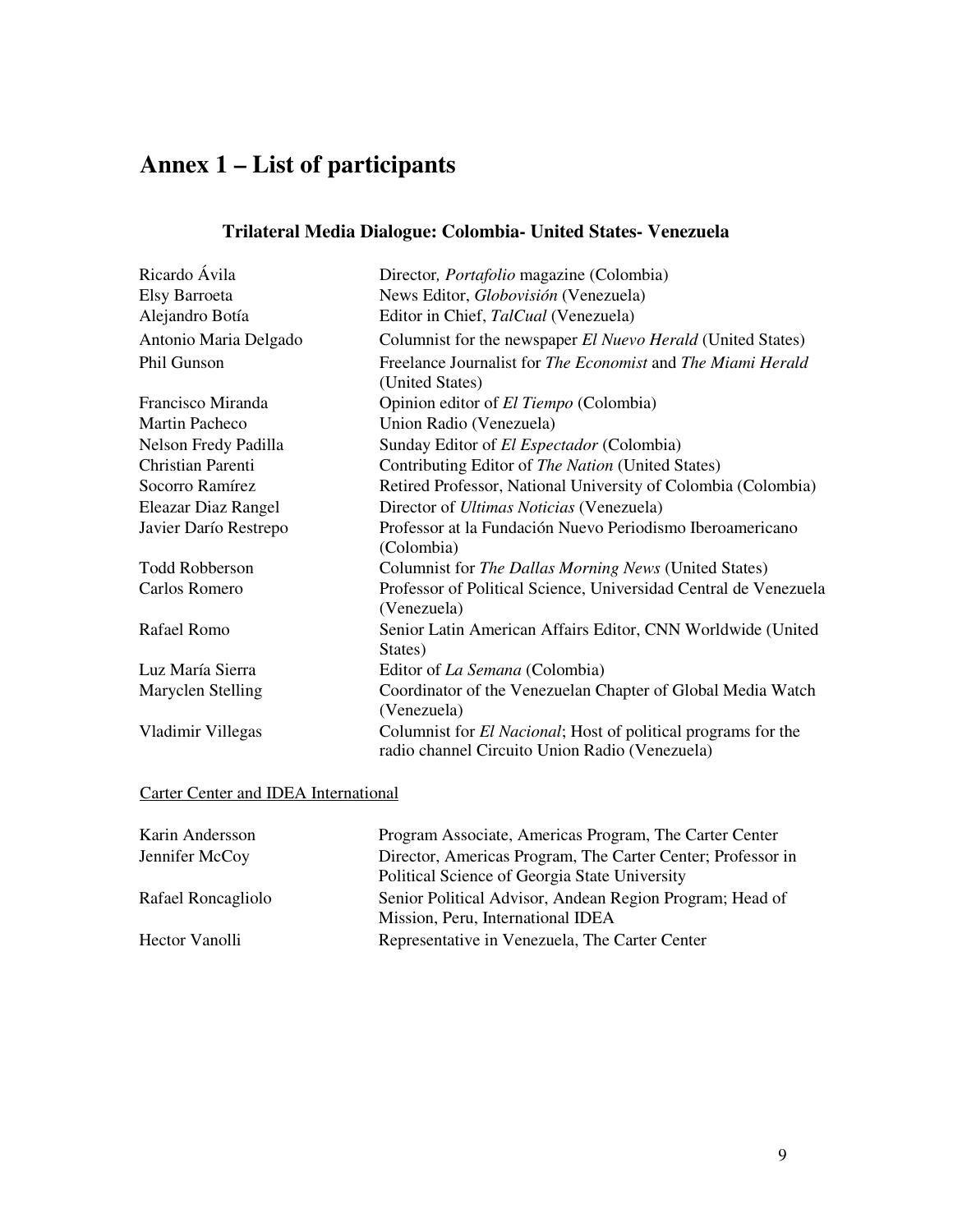**Annex 2– Group Photo** 



Participants of the fourth dialogue session in Atlanta, Georgia.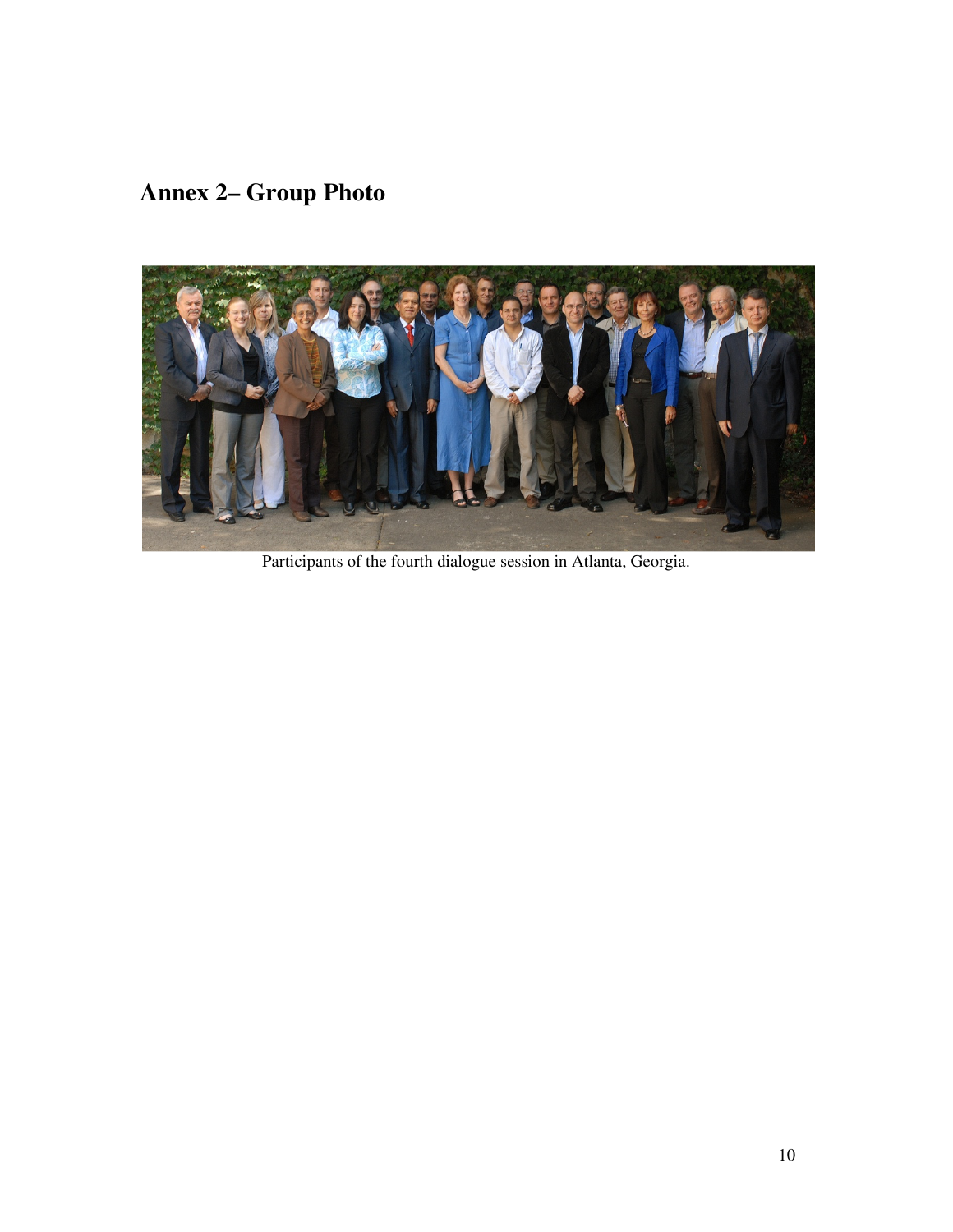# **Annex 3 – Agenda**

# **Trilateral Media Dialogue: Colombia – United States - Venezuela**

#### **Monday, June 13, 2011**

| $4:00 - 4:30$ pm        | <b>Transportation to the Carter Center from</b><br><b>Hotel Indigo</b>                                                          | Hotel Indigo        |
|-------------------------|---------------------------------------------------------------------------------------------------------------------------------|---------------------|
| $4:30 - 5:00 \text{pm}$ | <b>Registration and welcome</b>                                                                                                 | Ivan Allen lobby    |
| $5:00-5:15$ pm          | Opening, meeting ground rules.<br>Presentation of participants.<br>Jennifer McCoy                                               | Cecil B. Day Chapel |
| $5:15 - 5:30$ pm        | Presentation of agenda. Background of<br><b>Forum and Common Agenda</b><br>Jennifer McCoy                                       |                     |
| $5:30 - 5:45$ pm        | <b>Presentation of previous Colombia -</b><br><b>Venezuela Media Dialogues</b><br><b>Hector Vanolli</b>                         |                     |
| $5:45 - 7:00$ pm        | <b>Triangulation and de-triangulation of</b><br>Colombia - Venezuela - United States<br>relations<br>Hector Vanolli (moderator) |                     |
|                         | <b>Panelists:</b><br>Carlos Romero (Venezuela)<br>Socorro Ramirez (Colombia)<br>Jennifer McCoy (United States)                  |                     |
|                         | <b>Commentators:</b><br>Luz María Sierra (Colombia)<br>Eleazar Diaz Rangel (Venezuela)<br>Tod Robberson (United States)         |                     |
| $7:00 - 7:30$ pm        | <b>Wine and appetizers</b>                                                                                                      | Ivan Allen lobby    |
| $7:30 - 8:30$ pm        | <b>Moderated discussion over dinner</b><br>Rafael Roncagliolo (moderator)                                                       | Cecil B. Day Chapel |
| $8:30 - 9:00$ pm        | <b>Transportation to Hotel Indigo</b>                                                                                           |                     |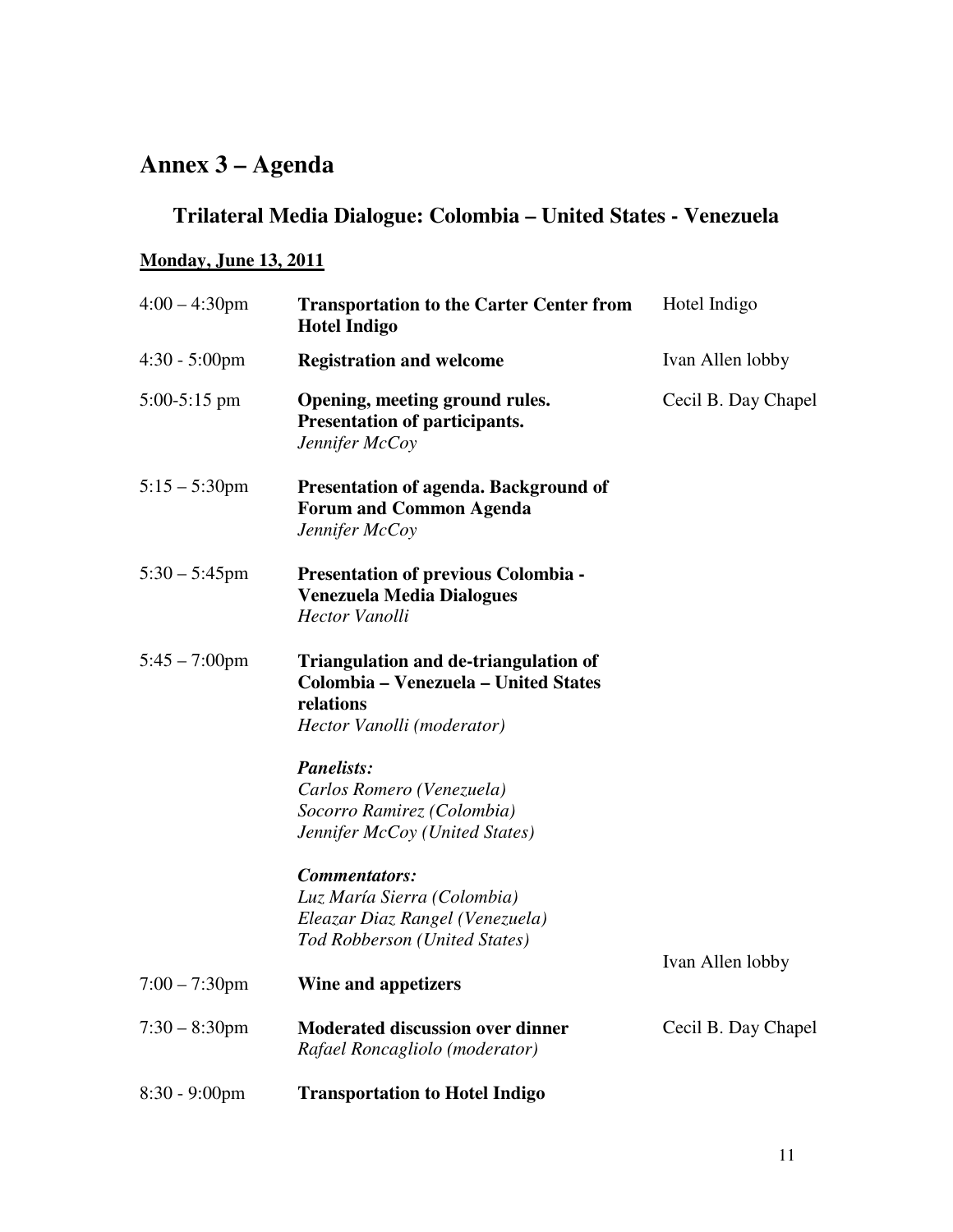#### **Tuesday, June 14, 2011**

| $7:45 - 8:15$ am   | <b>Transportation Hotel Indigo – The Carter</b><br><b>Center</b>                                                                                                                                                              |                     |
|--------------------|-------------------------------------------------------------------------------------------------------------------------------------------------------------------------------------------------------------------------------|---------------------|
| $8:15 - 9:00$ am   | <b>Breakfast</b>                                                                                                                                                                                                              | Ivan Allen lobby    |
| $9:00 - 9:15$ am   | Welcome and review of agenda for the day<br>Jennifer McCoy                                                                                                                                                                    | Cecil B. Day Chapel |
| $9:15-10:15$ am    | Reports on internal politics of each country.<br><b>Discussion</b><br>Hector Vanolli (moderator)                                                                                                                              |                     |
|                    | <b>Presenters:</b><br>Ricardo Avila (Colombia)<br>Christian Parenti (United States)<br>Vladimir Villegas (Venezuela)                                                                                                          |                     |
| $10:15-11:00$ am   | <b>Characteristics of the bi-national Colombia -</b><br><b>Venezuela press coverage. Discussion</b><br>Jennifer McCoy                                                                                                         |                     |
| $11:00 - 11:15$ am | <b>Coffee break</b>                                                                                                                                                                                                           | Ivan Allen lobby    |
| $11:15 - 12:30$ pm | <b>Characteristics of trilateral media coverage</b><br>Analysis of U.S. media coverage of Colombia<br>and Venezuela<br><b>Analysis of Colombian and Venezuelan media</b><br>coverage of the U.S.<br>Carlos Romero (moderator) |                     |
| $12:30 - 2:00$ pm  | Lunch                                                                                                                                                                                                                         | Ivan Allen lobby    |
| $2:00 - 3:30$ pm   | <b>Factors, constraints and dilemmas affecting</b><br>the trilateral media coverage                                                                                                                                           | Cecil B. Day Chapel |
|                    | <b>Review of economic and political constraints:</b><br>similarities and differences among countries<br>and media outlets?<br>Socorro Ramirez (moderator)                                                                     |                     |
| $3:30 - 4:00$ pm   | <b>Coffee break</b>                                                                                                                                                                                                           | Ivan Allen lobby    |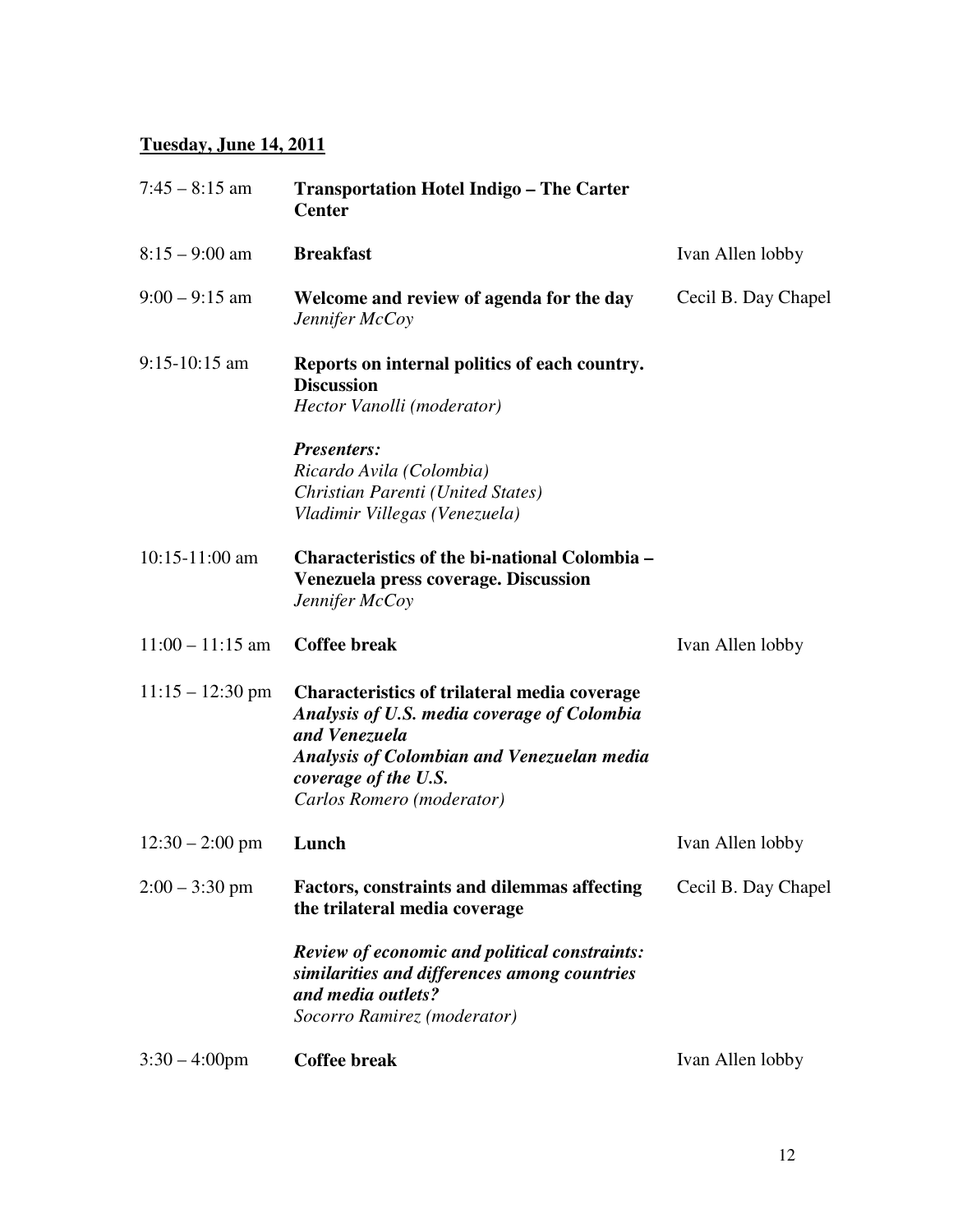| $4:00 - 5:30$ pm | <b>Recommendations to promote media</b><br>coverage that contributes to an informed<br>citizenry<br>Javier Darío Restrepo (moderator) |                     |
|------------------|---------------------------------------------------------------------------------------------------------------------------------------|---------------------|
| $5:30 - 6:00$ pm | <b>Conclusions and closing remarks</b><br>Jennifer McCoy                                                                              |                     |
| $6:00 - 6:30$ pm | <b>Transportation to Hotel</b>                                                                                                        |                     |
| $6:30 - 7:30$ pm | <b>Rest at Hotel</b>                                                                                                                  | Hotel Indigo        |
| $7:30 - 9:00$ pm | Dinner                                                                                                                                | Restaurant Baraonda |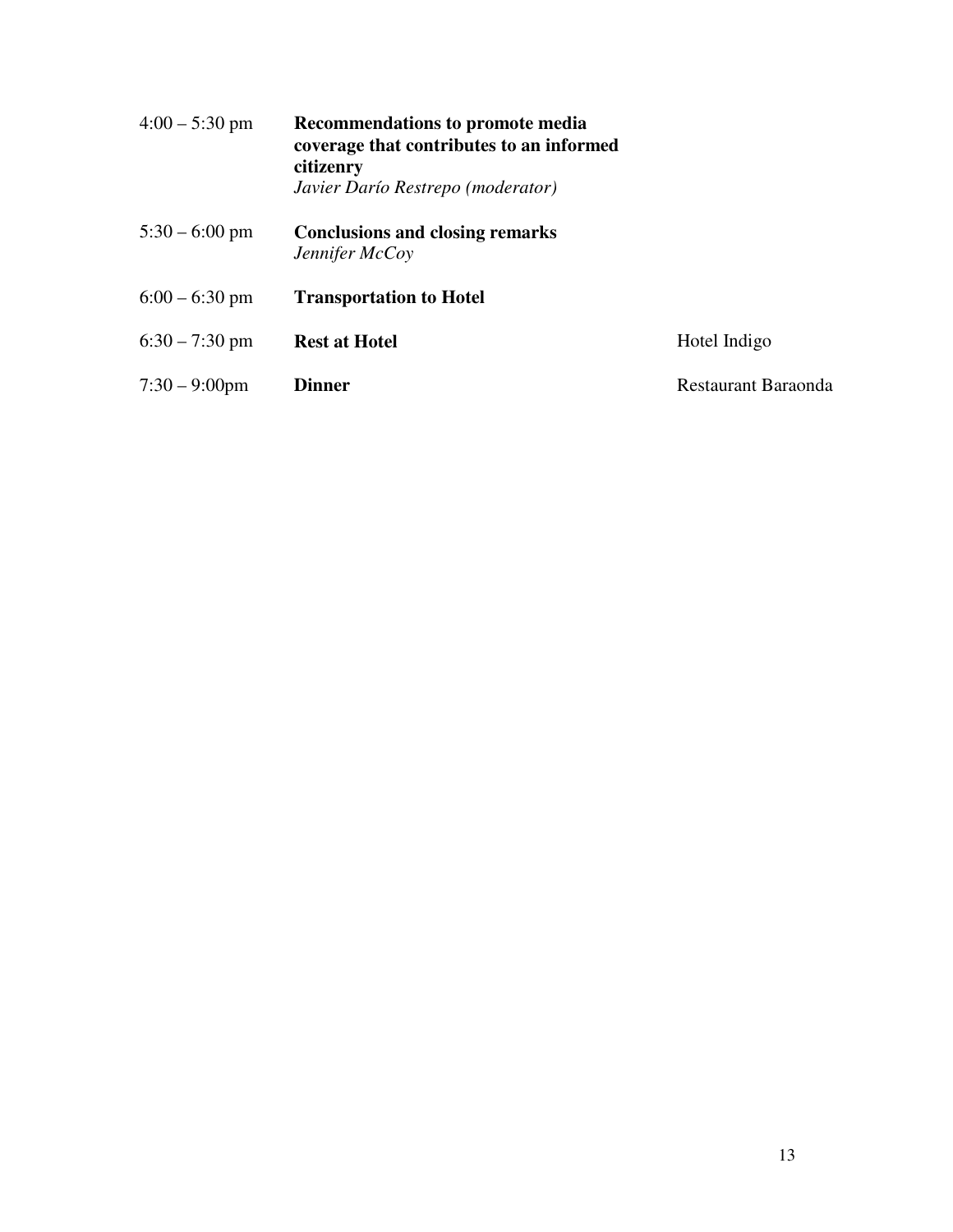# **Annex 4- Reports on internal politics of each country**

The meeting included three presentations on the internal politics of Colombia, the United States, and Venezuela. These summaries were then followed by a discussion between all the participants, where they could respond to the information presented as well as introduce new information into the conversation.

#### **Colombia:**

The Colombian participant's presentation emphasized a growing sense of pessimism in Colombia. A powerpoint he referenced showed poles that demonstrated that people see that the country is in trouble: they view the economy as worsening, rising tides of corruption, and a heightening sense of insecurity – both due to urban crime and guerrilla violence. While Santos has succeeded in passing much of the progressive reforms outlined during his campaign - most notably The Victim's Law which gives land back to victims removed violently from their homes and recognizes victims of the armed internal conflict since 1985 - his approval rating is in decline. As president, he not only faces this rising tide of pessimism, but also criticisms by former president Uribe.

During the discussion that followed the presentations, the Colombian participants expounded upon the schism between Uribe and Santos, stating that the friction arises because, despite Santos' work with the FARC and in diplomatic international relations to construct peace, Uribe doesn't view Santos as protecting his interests. Additionally, a participant noted that Santos cares less about public opinion than Uribe, and so the way he manages the government is decidedly different than the government under Uribe.

### **United States:**

Like the Colombian presenter, the American participant who presented on the U.S. highlighted an increasing feeling of popular discontent in American politics. He characterized the current trend in policy as a deregulation of economics, political alignment with big business, and tax-cutting which has resulted in a society that is highly inequitable. Most of the country's wealth accrues to the top 0.1% of the population, while tax cuts on the wealthy and increasing costs of the wars in Afghanistan and Iraq have indebted the U.S. over \$3 trillion. While Obama's election was a moment of hope for Americans, his initiatives, such as the stimulus bill and the healthcare bill, have failed to engender optimism and have been less progressive than hoped. The political system is crippled by a voter population that is largely de-politicized and apathetic, political trends that are decidedly anti-intellectual, and a polarized party system. The U.S. now faces 9.1% unemployment, huge debt, and an apolitical public. These challenges to American politics are reflected in a general sense of dissatisfaction and cynicism in regards to the political system in the U.S.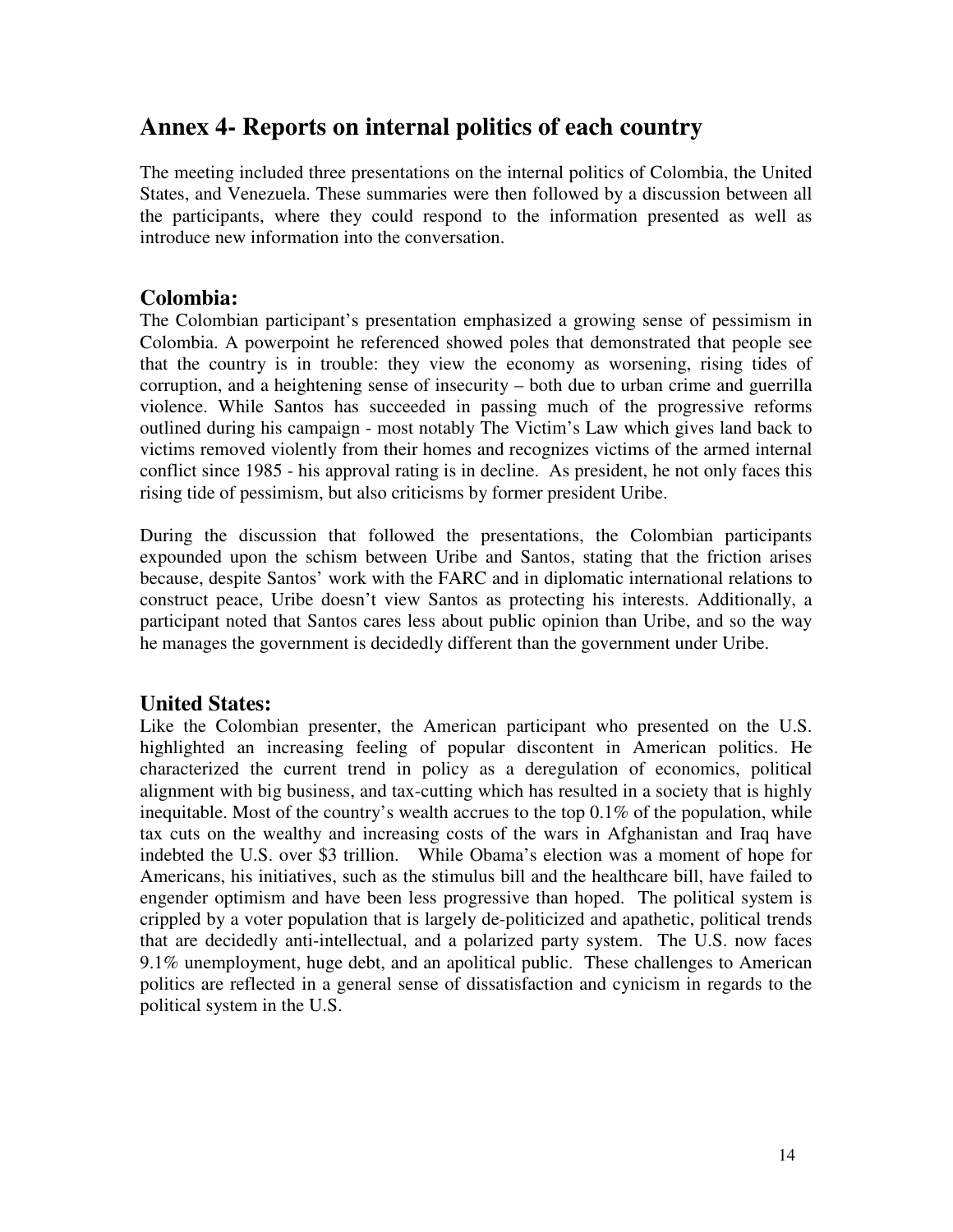#### **Venezuela:**

The Venezuela presentation explained that the government is currently preparing for the coming elections in 2012, despite the fact that these elections are still unscheduled. With no leader for the opposition, it seems that Chávez will secure re-election in 2012, but the presenter pointed out that the president's approval rating has dropped from 70% in the last elections to 49% currently. But the country faces serious problems: an energy crisis, homelessness, high inflation rates, a large public debt, and increasing violence and security problems throughout the country. The police system is deteriorating; large percentages of kidnappings and robberies are executed by police functionaries and exfunctionaries, police officials extort and accept bribes, and are unresponsive to human rights violations, such as the current violence against trade unionists. Additionally, increasing violence by paramilitary groups and the FARC contributes to a heightened sense of insecurity along the country's border with Colombia. The presenter also cited an unofficial censorship over the media in Venezuela. There is a fear that results in private media companies self-censoring oppositional articles, as well as government officials seizing journalist recordings if they ask controversial questions in press conferences.

During the discussion, one participant asked whether Chavez was likely to give up power even if he lost the upcoming elections, and if he gave up power, whether it would be viable for the opposition president to govern, since all of the political institutions would be controlled by chavistas. To this, the Venezuelan participants pointed out that Chavez' past actions have never implied that he would overrule the result of the elections, citing notably his acquiescence when he lost the vote on the referendum for constitutional reform. Additionally, one participant pointed out that Chavez entered his presidency while political institutions were controlled by the opposition. The participants had confidence that an opposition leader would be able to govern if he or she were elected in the 2012 presidential elections.

The Venezuelan participants disagreed much more strongly on the issues raised by the presentations. They debated the recent attacks on trade unionists, foreign policy, and social programs. The division and arguments between Venezuelan participants reflected the political polarization between *los chavistas* and the opposition, and shed light not only on the issues debated, but also on the problem of this political schism that divides the country in half.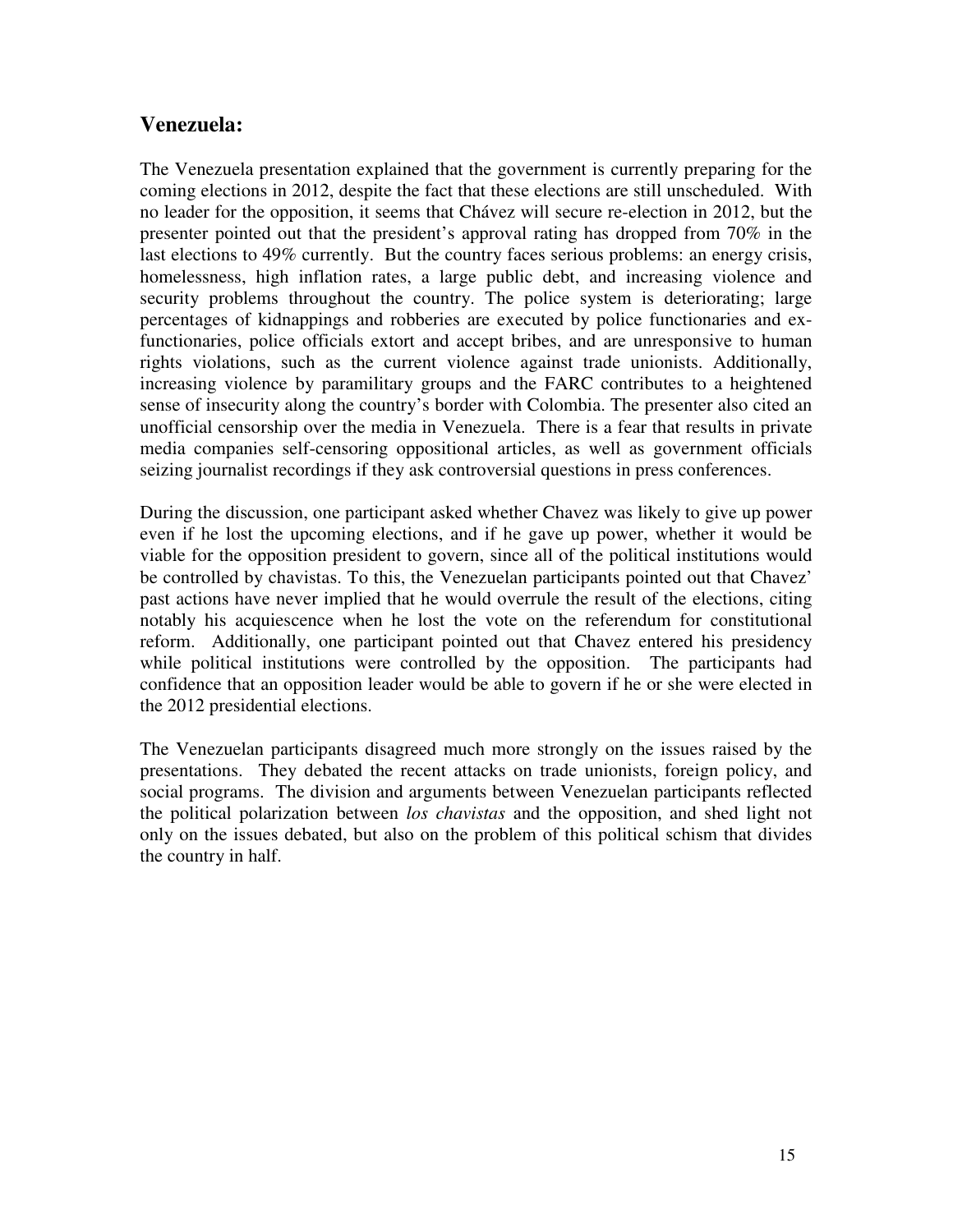# **Annex 5 –Media Coverage**

## **El Sol de Margarita**<sup>1</sup>

#### **Pastel de Chucho**

Eleazar Díaz Rangel

#### **LOS PRESOS ARMADOS**

Necesariamente, la pregunta que se hace la ciudadanía es: ¿cómo entraron tantas armas a la prisión de El Rodeo, en Miranda? Porque no se trata de alguna pistolita. Lo que nos mostraron fueron ametralladoras, fusiles, escopetas, pistolas, revólveres, granadas de mano y miles de proyectiles. Porque ingresar ese armamento, solo en la Torre 1, parece imposible sin complicidad interna, que tendrán que ser averiguada apenas el gobierno termine de controlar esa situación.

Porque hasta ayer, al menos cuando escribo, la operación para rescatar El Rodeo 2 no había concluido y, por supuesto, no existe un balance, pero se sabe que la magnitud del armamento en manos de los presos les ha permitido resistir en la torre 2, donde permanecían el domingo 1.400, a pesar de todas las exhortaciones y llamamientos de las autoridades para que se entreguen y proceder a la requisa. Se supone que en esa torre, el arsenal debe ser mayor que lo encontrado hasta ahora.

Por lo pronto, debemos reconocer que las acciones de la Guardia Nacional Bolivariana no se parece en absoluto a las de décadas atrás; en una situación como ésta, habrían penetrados esas instalaciones con un elevado saldo de víctimas, como sucedió en La Planta y en el Retén de Catia. Esta vez, la GNB ha perdido a dos de sus hombres, un teniente y un sargento mayor, y tiene más de 20 heridos. Nunca se había visto una situación como ésta. Y sin embargo, la ONG "Una ventana a la libertad" la define como "una represión excesiva militar", siguiendo la línea de algunos opositores.

Es de suponer que estamos próximos a cerrar ese capítulo de la historia penitenciaria, y que ya estudiarán operativos para el desarme en otras cárceles. Por eso, es válido eso de que cuando veas las barbas de tu vecino ardiendo, pon las tuyas en remojo.

#### **VENEZUELA-COLOMBIA Y EUA**

 $\overline{a}$ 

Con el propósito de examinar el papel de los medios en las relaciones trilaterales de Venezuela, Colombia y Estados Unidos, nos reunimos periodistas y académicos de los tres países en las instalaciones del Centro Carter en Atlanta, invitados por el Centro e IDEA, de Estocolmo. Correspondió a los profesores universitarios Socorro Ramírez y Carlos Romero, las exposiciones de apertura. En mi turno traté de complementar esas ponencias con políticas y acciones del orden militar desde Estados Unidos, que han

<sup>&</sup>lt;sup>1</sup> Source: http://www.elsoldemargarita.com.ve/Noticias.aspx?NoticiaId=81739&Seccion=5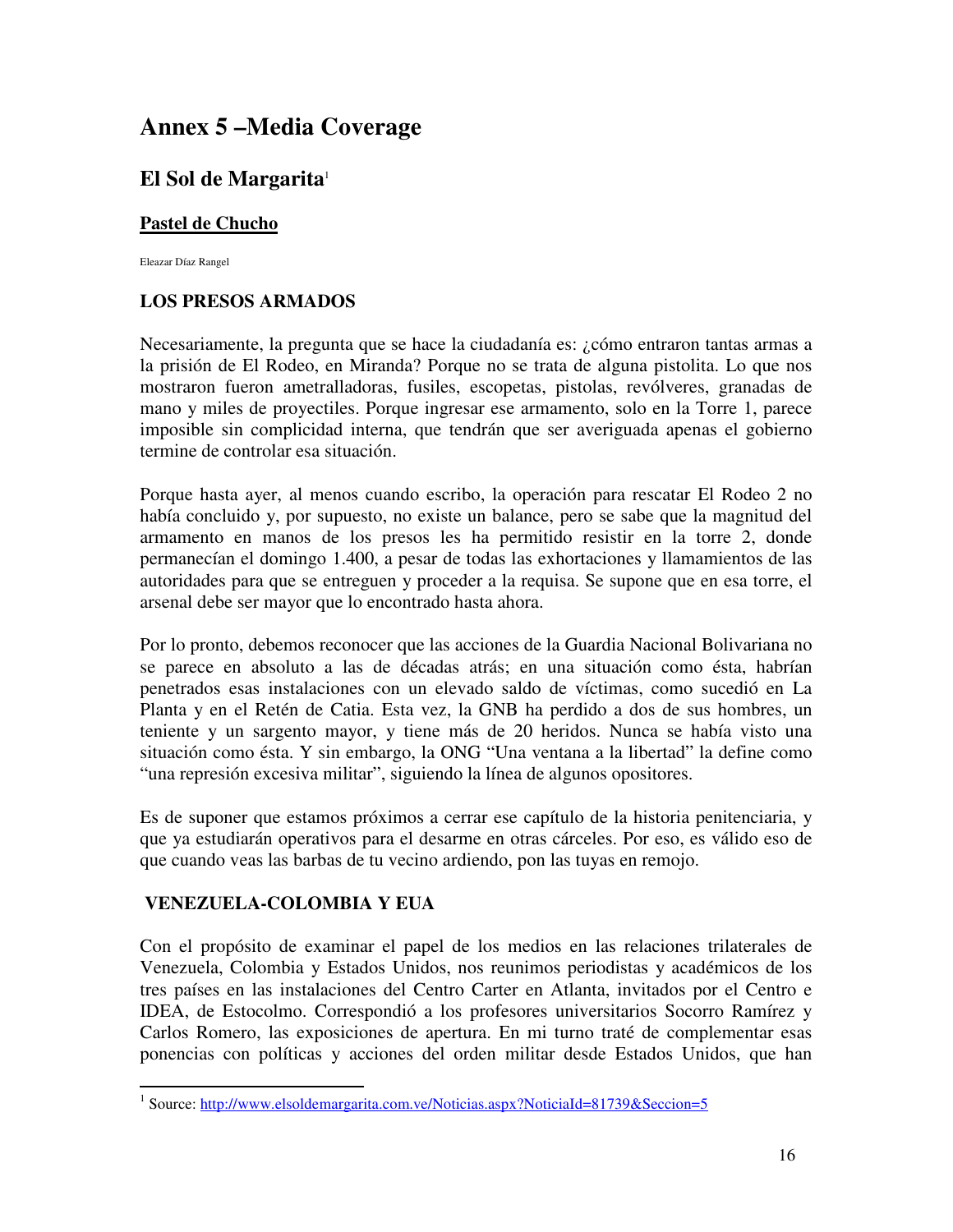tenido claras incidencias en las relaciones bilaterales. No se puede ver esa triangulación sin valorar el hecho militar.

Como escribió el exembajador en Bogotá, Pável Rondón, "El vértice Colombia-EUA tenía un acercamiento político-militar-económico, mientras entre EUA y Venezuela encontramos distanciamiento por el rechazo y la agresión política de la administración norteamericana a la República Bolivariana de Venezuela".

Veamos estos hechos de la política militar de Washington de indiscutible influencia en el deterioro de las relaciones colombo-venezolanas, característica de esa triangulación: 1) Plan Colombia, que convirtió a ese país en el tercero del mundo (después de Israel y Egipto) en recibir asistencia militar de EUA, estimados en unos 4.000 millones de dólares; 2) presencia de tropas de EUA en varios lugares de Colombia, casi todos fronterizos; 3) reactivación de la IV flota en el Caribe, después de unos 50 años inoperativa; 4) frecuentes declaraciones del jefe del Comando Sur de las FA de EUA contra Venezuela y su gobierno; 5) embargo de armamentos a Venezuela, que no puede ni adquirir repuestos a su sistema aéreo F16, ni comprar en terceros países si tales equipos tienen tecnología estadounidense, pese a los contratos existentes; 6) concesión para uso de unidades estadounidenses de siete bases militares, entre las cuales Palanquero tenía capacidad de dominio hasta el extremo Sur del continente, según informe de la Air Force al Senado de EUA (A las que se añaden tres bases en Panamá y una en Curazao).

Como pueden ver, desde ese tercer ángulo ha existido una política, con muy concretas expresiones militares, dirigidas a fortalecer las relaciones con Colombia, deteriorar las de Venezuela, convertir al vecino en una amenaza real, y en escenarios diplomáticos los mostraba en la región como "polos políticos contrastantes". En ese campo también Venezuela desarrolló políticas que incomodaban a Washington, como fue el enfrentamiento al Alca, las iniciativas para crear Unasur y, mas recientemente, la Comunidad de Estados Latinoamericanos y del Caribe (Celac), que no casualmente se instala en algunas semanas aquí en Caracas con delegaciones de 23 países.

Frente a ese panorama, ¿cuál ha sido la posición de los medios de comunicación? Sin ninguna duda, los de EUA han sido de identificación y apoyo a esas políticas; basta ver los editoriales de los más importantes, como The New York Times y The Washington Post, así como la selección diaria de noticias que sobre Venezuela publican, o las que difunde CNN. La Embajada de Venezuela tiene un estudio demostrativo de esa parcialización.

En cuanto a Colombia, aunque muchos medios conservaron su capacidad crítica frente al gobierno de Álvaro Uribe, estuvieron a su lado en los altos y bajos de las relaciones con Venezuela.

¿Y qué decirles de los medios venezolanos? La mayoría estuvo coincidiendo con las políticas y declaraciones de Uribe y los suyos, de cuantas acusaciones hacían contra Venezuela, pero de pronto cambiaron cuando Juan Manuel Santos llega a la Presidencia. Una investigación colombiana reveló cómo los medios venezolanos, en periodos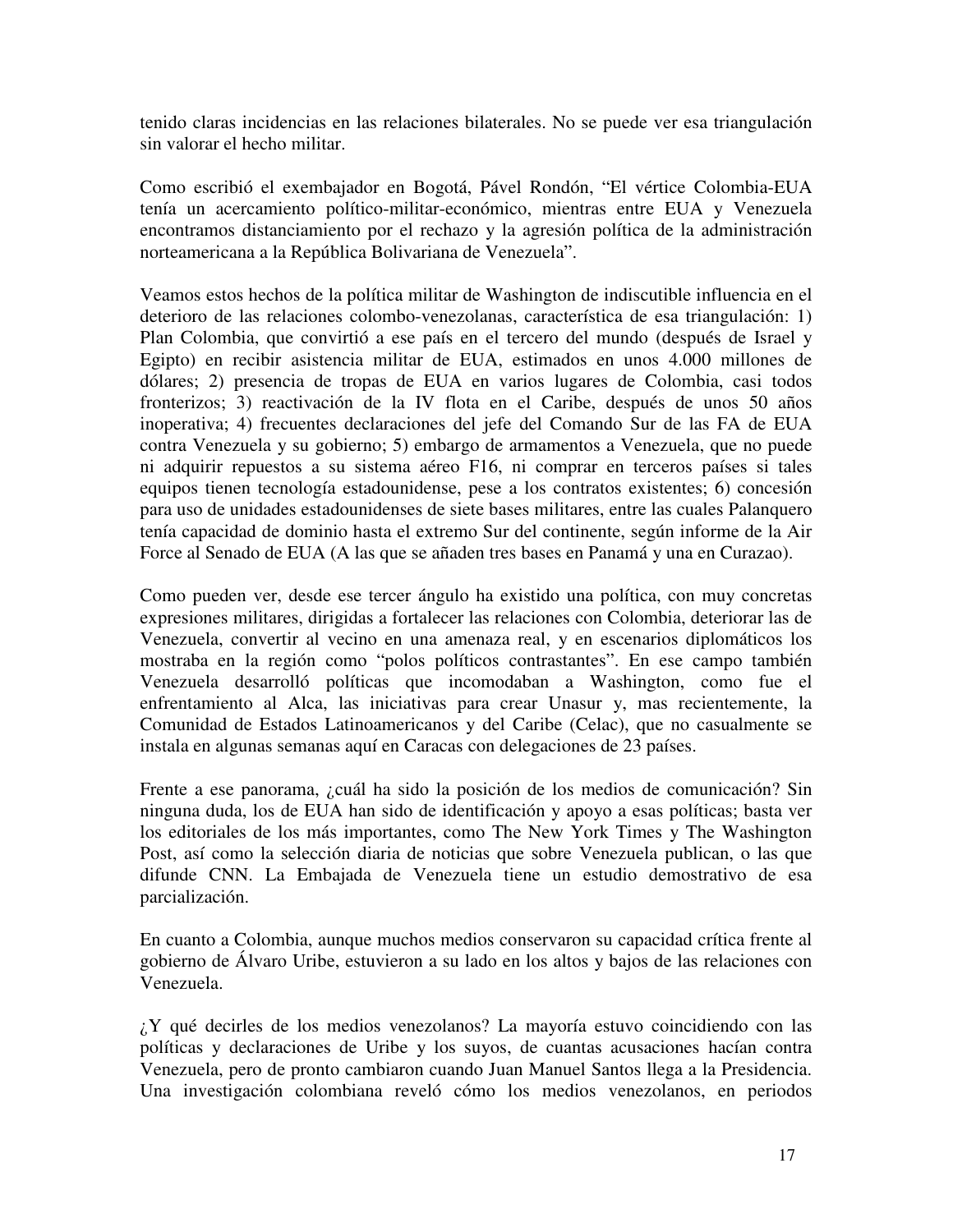comparables, destacaron mucho más al presidente Uribe que a Santos, y las informaciones procedentes de EUA contra Chávez, aquí son destacadas de tal manera que se convierten en un factor en esa triangulación.

No creo que el debate influyera en algo en la visión de los periodistas estadounidenses sobre la relaciones colombo-venezolanas y la influencia ejercida por Washington.

**EN EL ENCUENTRO** de Atlanta fue motivo de comentarios la denuncia sobre el contrabando de gasolina que formulé oportunamente, así como el documento de los consejos comunales (CC) de El Nula, dirigido al Comandante de la GNB, general Motta Domínguez, y que parece no ha llegado a su destinatario. Es de lamentar que la esperada visita del General a los consejos no se haya producido. Pero se observan desplazamientos en los comandos, de manera que las jurisdicciones de los puentes Sarare y La Chacra han cambiado de mandos, y parece que debilitarán el control del contrabando y la eventual acción contra los GNB que pudiesen estar involucrados. "¿Qué nos quieren decir con esos cambios?", me escriben desde un CC de El Nula que ha propuesto la permanente renovación de esos puestos militares…

**ARTURO** Valenzuela, subsecretario para las relaciones con América Latina, declaró en Bogotá que el presidente Chávez ha cambiado mucho frente a Colombia, que su discurso es muy distinto, y elogió tales cambios. ¿Por qué será que este señor ve las cosas de un solo lado? ¿Es que no se da cuenta de los cambios en el presidente Santos? ¿O es que haber desechado el plan de instalar bases militares de EUA en su país es poca cosa? ¿No ve que tales cambios en Bogotá han provocado los que él ve en Caracas?… **ME SORPRENDIÓ** leer a mi regreso una declaración del PSUV criticando la posición asumida por la oposición en la oportunidad de la repentina intervención quirúrgica al presidente Chávez, pues pensé que en la MUD reaccionarían humanamente, y como cristianos que son su mayoría…

**DOS FIGURAS** del beisbol perdimos esta semana. Primero, en Maracaibo, Carrao Bracho, el pitcher de más récords en el beisbol profesional venezolano: más temporadas: 23, y fue a cinco series finales, con 391 juegos. Y días después murió Héctor Benítez Redondo, centerfield, uno de los héroes del equipo campeón mundial de 1941, jugó 12 temporadas (1946-1957), creo que fue el único criollo con tres jonrones en un partido, jugando con Gavilanes, en Maracaibo. Nuestra sentida palabra a su deudos.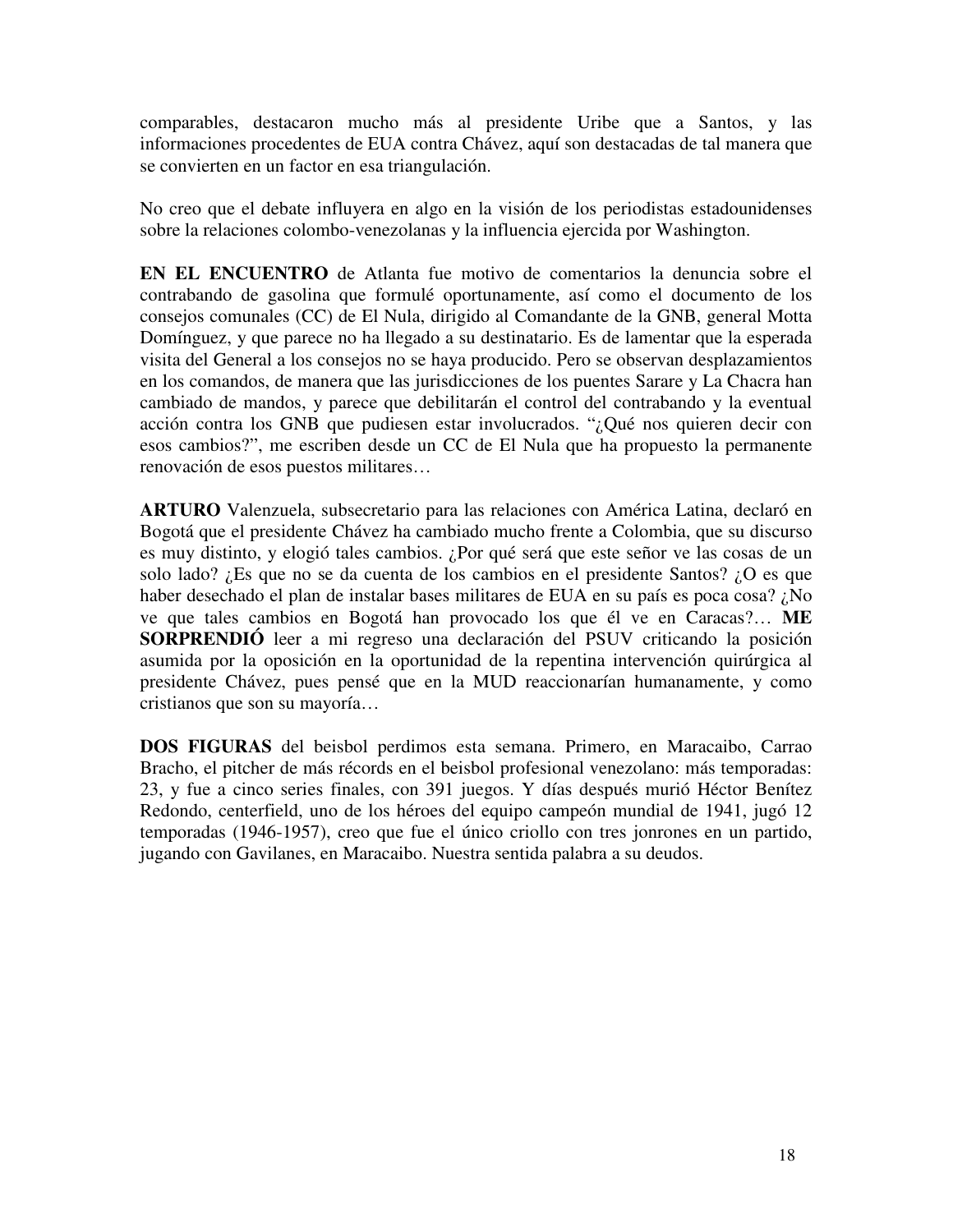# **Ultimas Noticias**<sup>2</sup>

#### LOS DOMINGOS DE DIAZ RANGEL

#### **Relaciones trilaterales**

 $\overline{a}$ 

*En el encuentro de Atlanta, fue motivo de comentarios la denuncia sobre el contrabando de gasolina que formulé en esta misma página, así como el documento de los consejos comunales (CC) de El Nula dirigido al comandante de la GNB, general Motta Domínguez, y que parece no ha llegado a su destinatario. Es de lamentar que la esperada visita del general a los consejos no se haya producido.* 

Pero se observan desplazamientos en los comandos, de manera que las jurisdicciones de los puentes Sarare y La Chacra han cambiado de mandos, y parece que debilitarán el control del contrabando y la eventual acción contra los GN que pudiesen estar involucrados. "¿Qué nos quieren decir con esos cambios?", me escriben desde un CC de El Nula que ha propuesto la permanente renovación de esos puestos militares.

Arturo Valenzuela, el subsecretario para las relaciones con América Latina, declaró en Bogotá que el presidente Chávez ha cambiado mucho frente a Colombia, que su discurso es muy distinto, y elogió tales cambios. ¿Por qué será que ese señor ve las cosas de un solo lado? ¿Es que no se da cuenta de los cambios en el presidente Santos? ¿O es que haber desechado el plan de instalar bases militares de EEUU en su país es poca cosa? ¿No ve que tales cambios en Bogotá han provocado los que él ve en Caracas?

Me sorprendió leer a mi regreso una declaración del PSUV criticando la posición asumida por la oposición en la oportunidad de la repentina intervención quirúrgica al presidente Chávez, pues pensé que en la MUD reaccionarían humanamente, y como cristianos que son en su mayoría.

Con el propósito de examinar el papel de los medios en las relaciones trilaterales de Venezuela, Colombia y Estados Unidos, nos reunimos periodistas y académicos de los tres países en las instalaciones del Centro Carter, en Atlanta, invitados por el Centro e Idea, de Estocolmo. Correspondió a los profesores universitarios Socorro Ramírez y Carlos Romero las exposiciones de apertura. En mi turno traté de complementar esas ponencias con políticas y acciones del orden militar desde Estados Unidos, que han tenido claras incidencias en las relaciones bilaterales. No se puede ver esa triangulación sin valorar el hecho militar.

Como escribió el ex embajador en Bogotá Pável Rondón, "el vértice Colombia-EEUU tenía un acercamiento político-militar-económico, mientras entre EEUU y Venezuela encontramos distanciamiento por el rechazo y la agresión política de la administración norteamericana a la República Bolivariana de Venezuela".

<sup>&</sup>lt;sup>2</sup> Source: http://www.ultimasnoticias.com.ve/Opinion/Firmas/Los-Domingos-de-Diaz-Rangel/Relacionestrilaterales.aspx